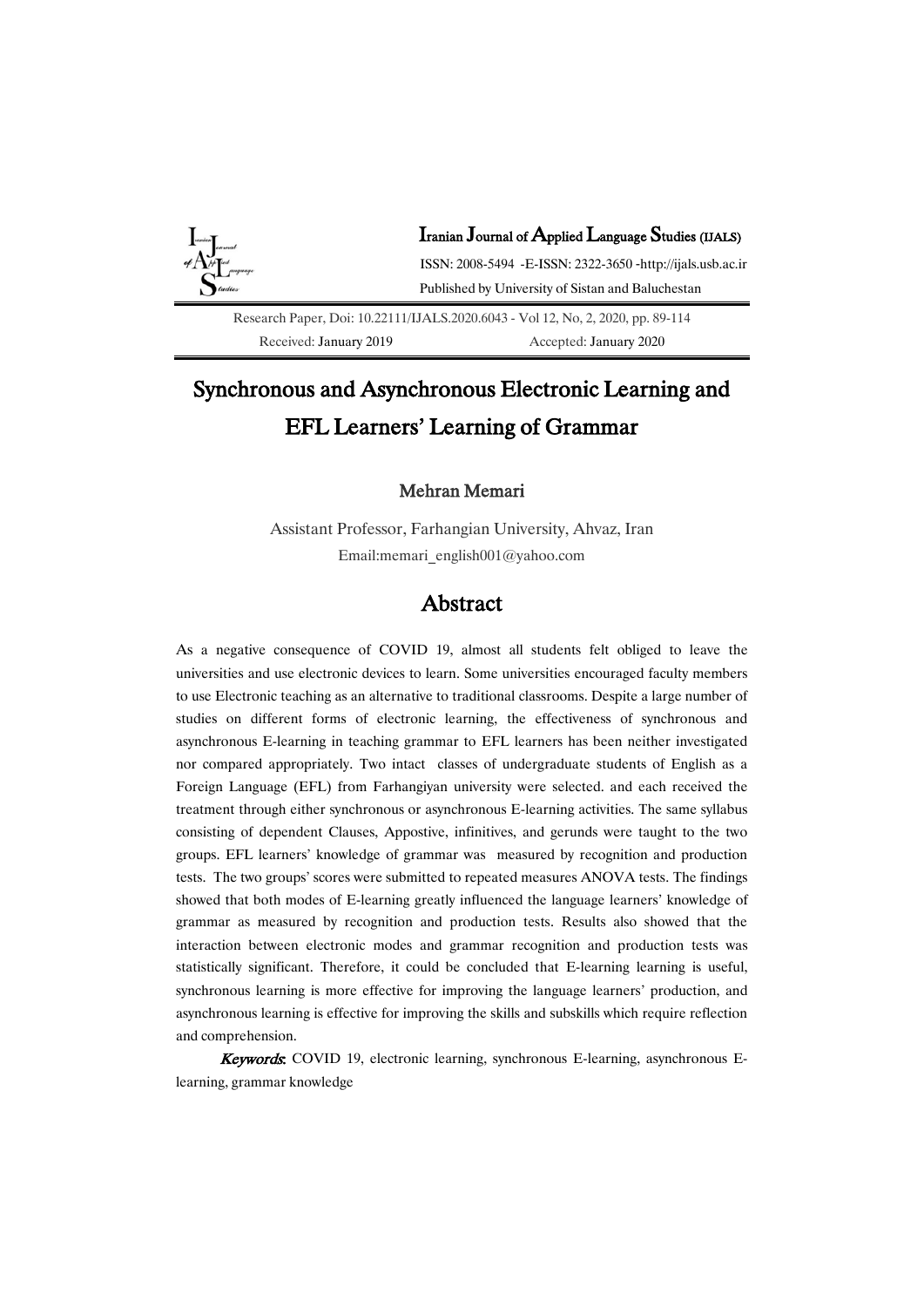## 1. Introduction

## 1.1. E-Learning

E-learning adoption, also known as web-based learning, has been increasing in most institutions and universities all around the world (Greller  $\&$ Drachsler, 2012; Kattoua, Al-Lozi & Alrowwad, 2016; Maqableh, Rajab, Quteshat, Khatib, & Karajeh, 2015; McBrien, Jones, & Cheng, 2009; Perveen, 2016; Racheva, 2018; Somenarain, Akkaraju & Gharbaran, 2010, Swan, 2002). E-learning is known as the use of Information and Communication Technology (ICT) in education through which teachers and students are separated by time, distance, or both to enhance the students' performance and experience (Keller, et al., 2007; Tarhini et al., 2016). It is defined as an instruction delivered via a set of electronic media like the internet, extranets, and intranets (Horton, 2011). Therefore, by eliminating time and distance barriers and constraints, students can take charge of and handle their lifelong learning (Almajali et al., 2016; Bouhnik & Marcus, 2006; Fletcher, 2005).

However, before the global spread of COVID 19 (Corona Virus), offering electronic learning by schools and universities was not compulsory, despite the fact that universities and schools were encouraged to offer online courses (Perveen, 2016; Racheva, 2018; Smith, 2009; Somenarain et al., 2010).

However, very recently, there has been a global compulsory shift from traditional face-to-face language classes to online learning classes. That is, due to the negative consequences of the COVID 19, all educational institutes were obliged to teach the students to use either offline or online electronic classes. The review of the related studies shows that electronic learning environments have been divided into three types: synchronous, asynchronous, and blended learning environments (Alibakhshi & Mohammadi, 2016; Perveen, 2016; Salmon, 2013). According to Salmon (2016), Synchronous Electronic Learning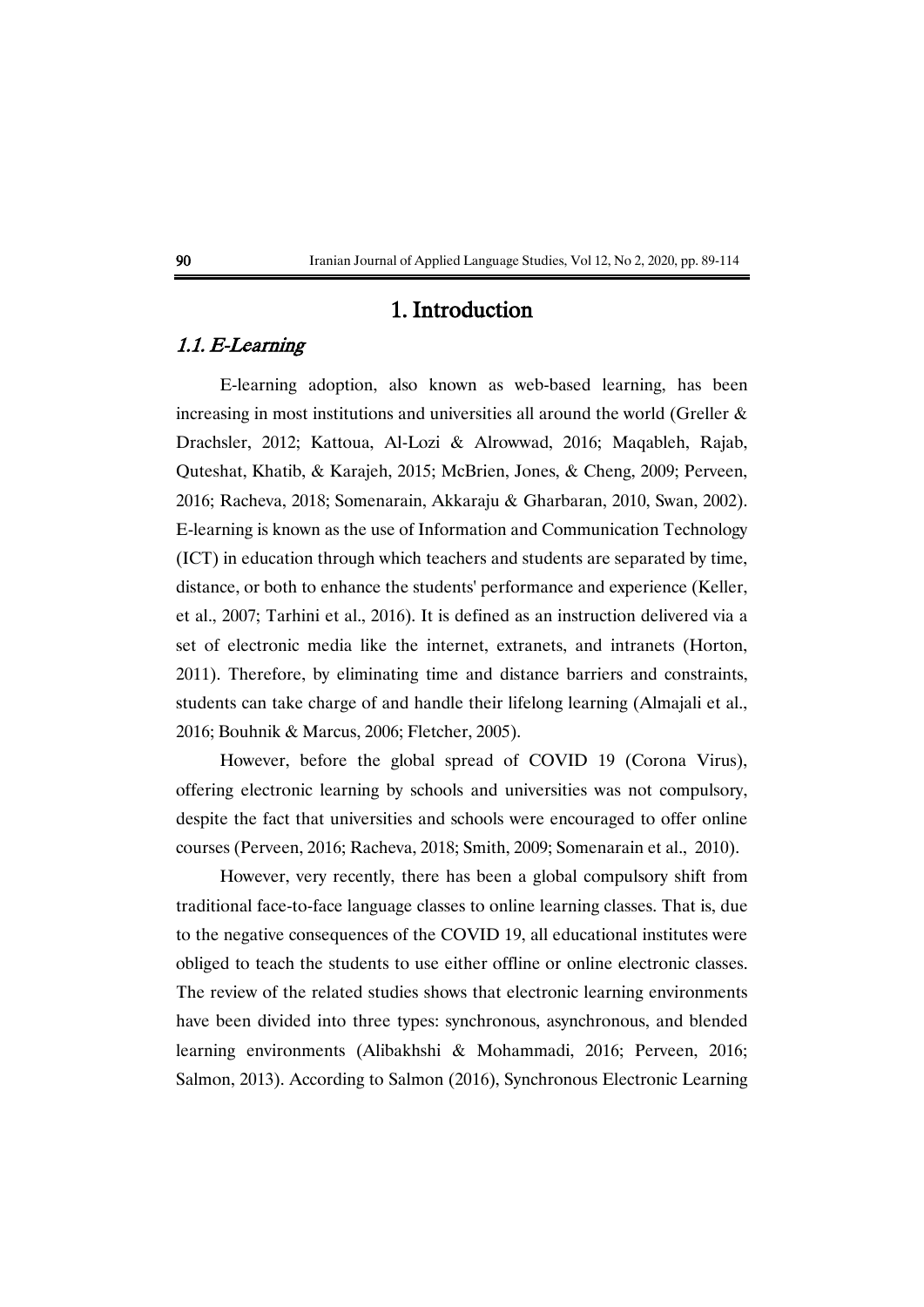Environments (SOLMs) are collaborative, provide real-time interaction, and incorporate the instructors' lectures with questions-answer sessions run by teachers and the students. Synchronous E-learning requires simultaneous student-teacher presence. In contrast, Asynchronous Electronic Learning Environments (AELEs) are not time-dependent, and students can work on instructional activities at their own pace. A Blended Online Environment (BOE) blends an asynchronous set of electronic activities with synchronous sessions.

With the global spread of COVID 19, schools and universities required instructors to either use online learning systems such as Adobe connect or Big Blue Bottom software to teach the students which is called online learning or use offline electronic platforms such as Telegram, WhatsApp, or YouTube, which is called asynchronous E-learning. This study aims at investigating the impact of Synchronous and Asynchronous E-Learning environments on teaching grammar (most particularly dependent clauses: noun clauses, adjectival clauses, and adverbial clauses) to the undergraduate students.

## 1.2. Purpose of the Study

Electronic learning models and the impact of each model on the students' academic uptake have been studied to a great extent since a couple of years ago (Alenezi et al., 2015; AL-Syaidh et al., 2015; Alibakhshi & Mohammadi, 2015; Hajir et al., 2015; Perveen, 2016). Since a couple of decades ago, three e-learning models have been developed, and nowadays, theoretical and experimental studies on their pedagogical values still continue. Smith (2009) argued that E-learning is one of the most recently used types of education systems, which attracted the educators' attention in the world. As Arasteh et al. (2014), Draghici et al. (2014), and Mustea et al. (2014) state, E-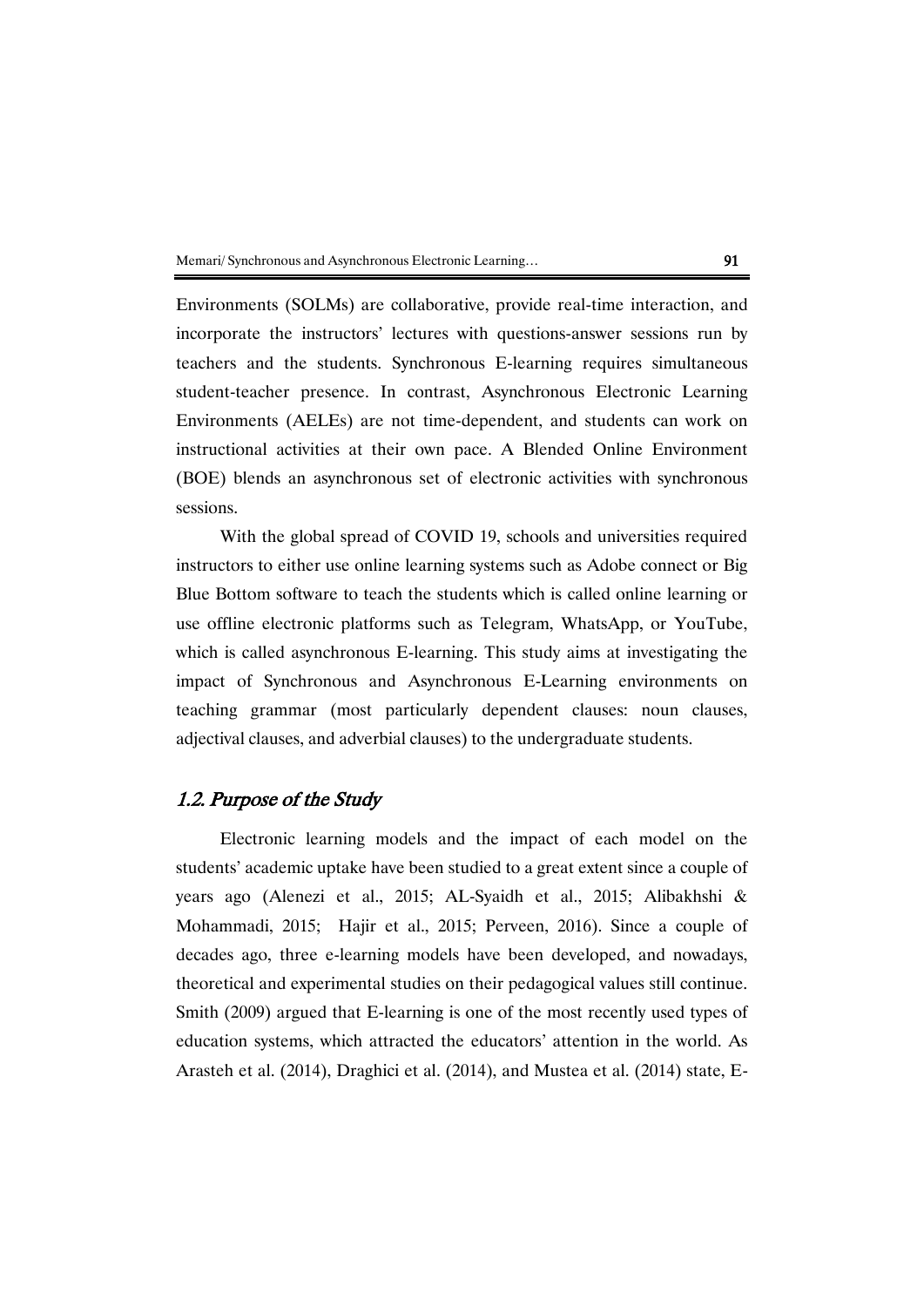learning is an innovative teaching medium through which individuals most particularly students are allowed to take courses from anywhere, as they can have access to the internet, among other platforms such as web-services. Moravec et al. (2015) stated that there were various studies, which investigated how E-learning instruments affected the students' academic progress. For example, Faith Baris and Tosun (2013) investigated the impact of using e-tools on high school students' achievement and found that E-learning tools positively influence the students' achievement. Furthermore, the E-learning platforms can allow the users/students to receive information on their own computers and mobile devices (Almajali et al., 2016; Hubackova & Golkova, 2014; Zamfiroiu & Sbora, 2014).

Although electronic learning has been among the concerns of researchers in higher education, the number of studies on the use of asynchronous and synchronous e-learning in EFL and most particularly teaching dependent clauses is scanty. In other words, it is not known whether E-learning platforms can be used for teaching grammar of English language.

Therefore, this study aimed at investigating whether asynchronous and synchronous E-learning environments have a statistically significant impact on the language learners' grammar knowledge as measured by recognition and production tests. It also aimed at delving into the interaction between modes of E-learning and the language learners' performance on recognition and production tests.

## 1.3. Research Questions

To see whether asynchronous and synchronous E-learning environments have a statistically significant impact on the language learners' grammar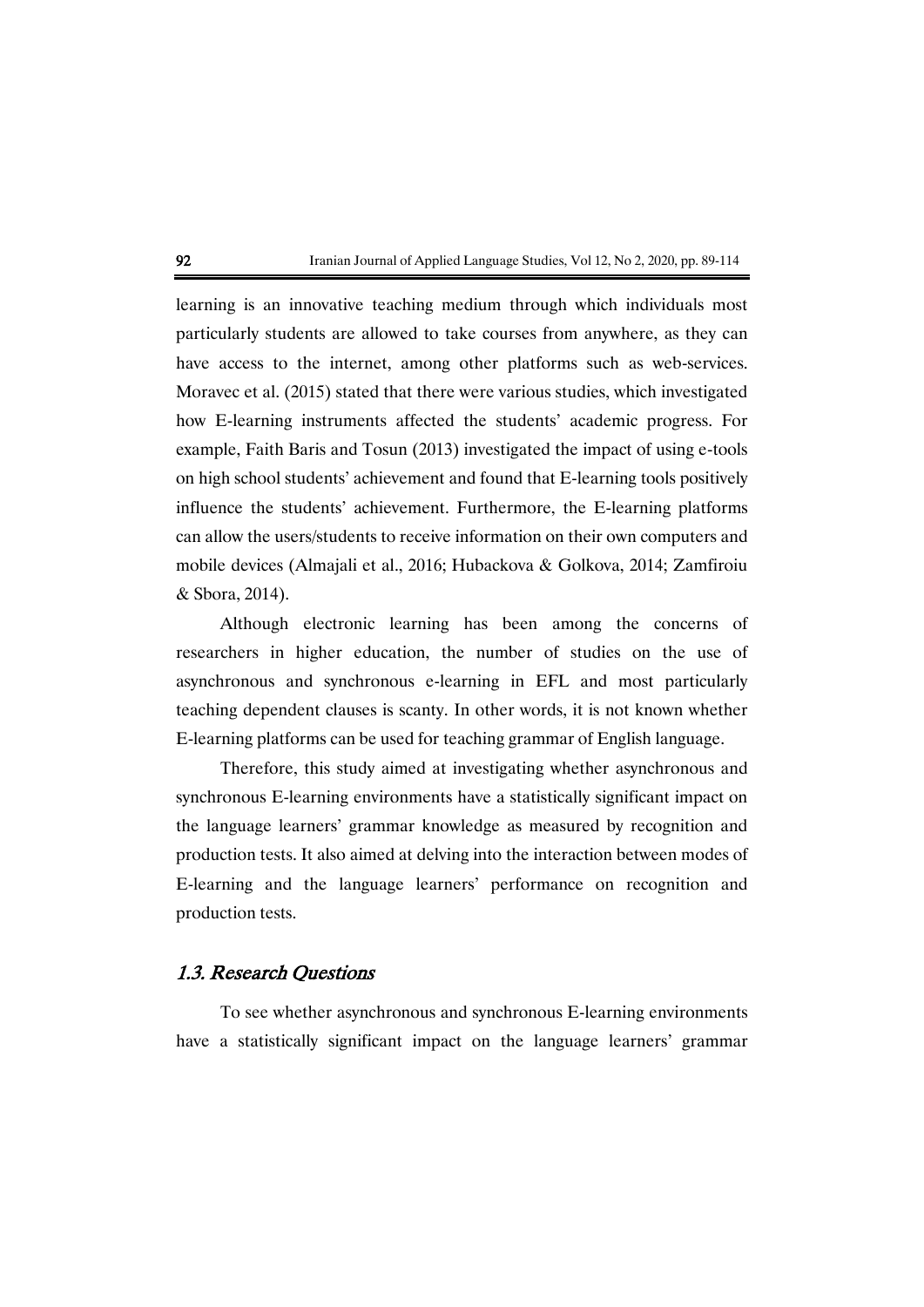knowledge as measured by recognition and production tests this study tries to answer the following questions were stated:

- 1. Do synchronous and asynchronous E-learning environments have a statistically significant effect on EFL learners' grammar measured by a recognition test?
- 2. Do synchronous and asynchronous E-learning environments have a statistically significant effect on EFL learners' grammar measured by a production test?
- 3. Is there any significant interaction between types of e-learning and the language learners' grammar measured by recognition and production tests?

## 2. Review of the Literature

The related studies were divided into two sections: studies on synchronous E-learning and the studies on asynchronous E-learning.

## 2.1. Synchronous E-Learning

Synchronous computerized instructions in general and asynchronous Elearning in particular, have been studied since a couple of years ago. Martin, Parker, and Deale (2012) define synchronous learning as a real-time, teacherled online learning activity in which all students and the instructor can log on simultaneously and have direct communication with each other. "These systems allow real-time communications in which multiple users can simultaneously interact with each other via the Internet to conduct meetings and seminars, lead discussions, make presentations and demonstrations, and perform other functions" (Martin & Parker, 2014, p.193). Synchronous online environments help students to, without physical travel to traditional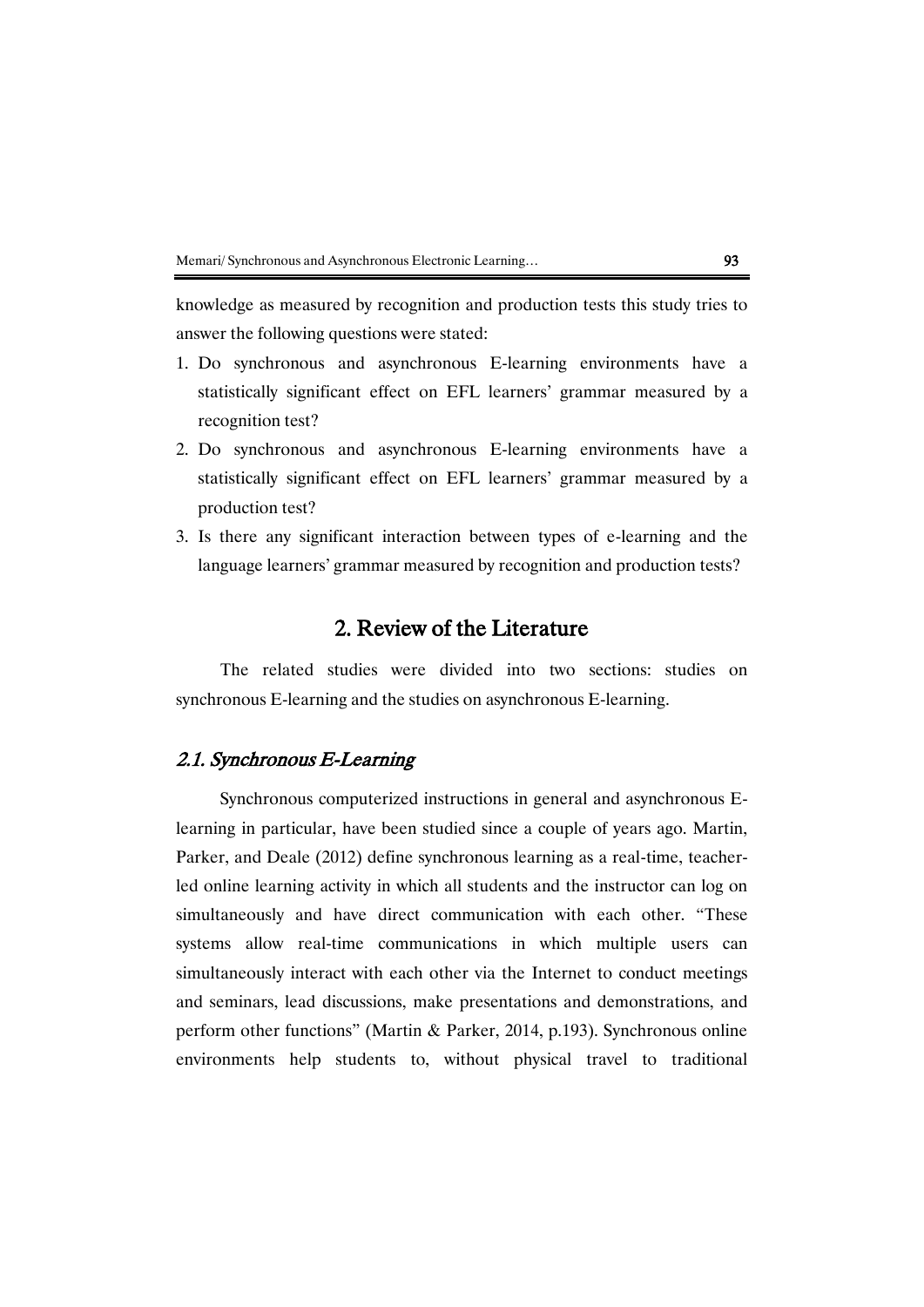classrooms, learn from anywhere (Morrow, Phillips, & Bethume, 2007). A voice element, when added into synchronous electronic classes, causes increased learner-learner and learner–teacher interaction (Martin et al., 2012).

It has also been predicted that synchronous communication can increase learners' psychological arousal. In the electronic learning environment, the instructor can maintain control of the interaction with all the students in the class. He/she is also able to call on the participants. Moreover, Mc Brien, Cheng, and Jones (2009) have analyzed the impact of synchronous classrooms on students' learning and have argued that it could be an appropriate instrument for reducing the distance in electronic education. These online Elearning environments help the students and teachers to communicate synchronously through text chat, audio, video, application sharing, and interactive whiteboards. BigBlueBotton, Blackboard Collaborate, Teamlink, Adobe Connect, Saba Centra, and WebEx are synchronous electronic classrooms that are most prevalently used in higher education. As Martin and Parker (2014) state:

Most virtual classroom technologies have a content frame to share the instructor's files, an electronic/interactive whiteboard for instructors and students to write or draw breakout rooms for group activities, text chat to interact using words and emoticons, and audio chat to talk via a microphone or telephone with the instructor and other students. Instructors can administer student polls, share their desktop, or have the students share their own desktops through application sharing. Websites can be displayed for students, and with stable Internet bandwidth, webcams can be used so students and instructors can see each other. The entire virtual classroom session can be archived for later use (p.193).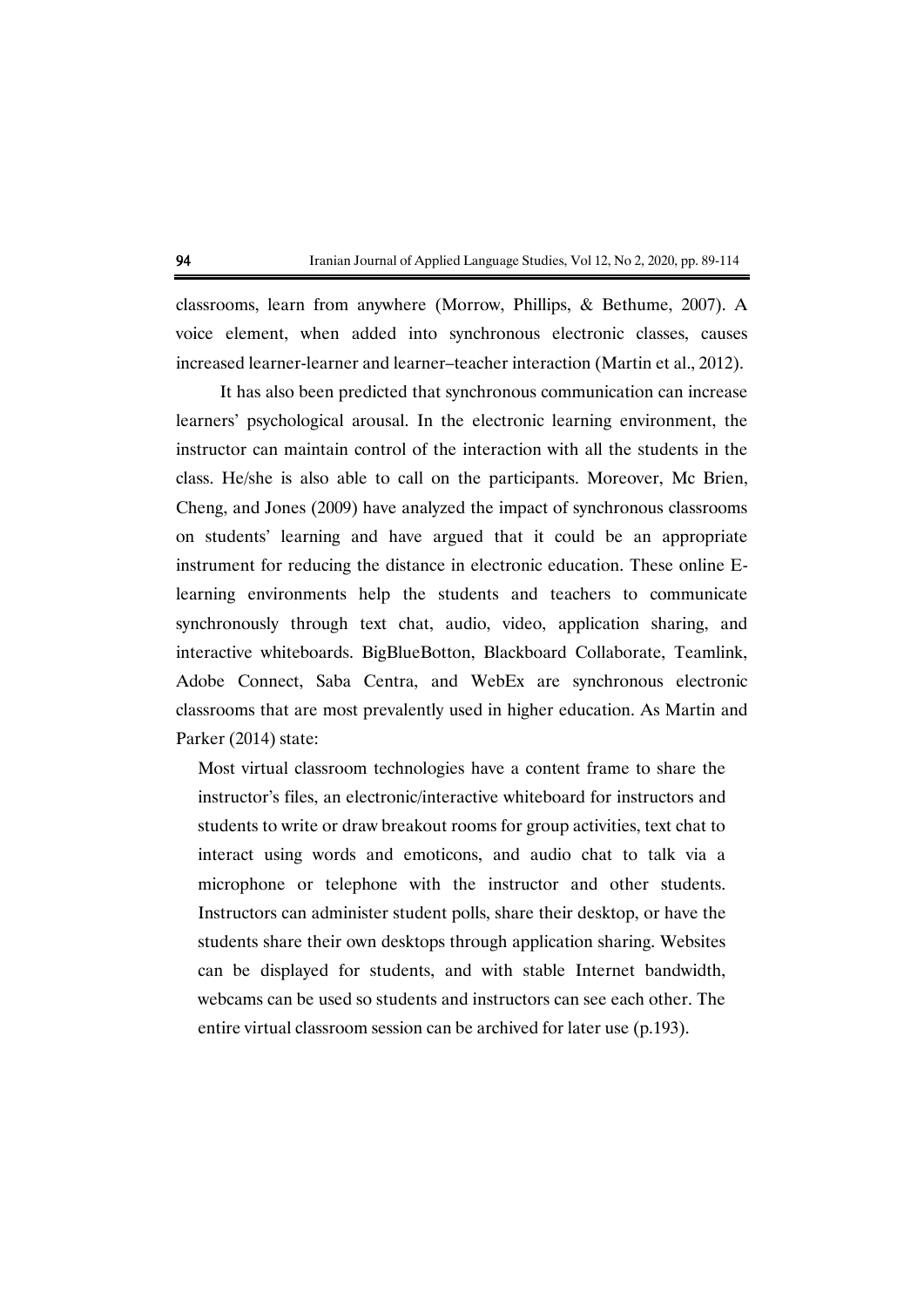Wong (2020) in his study on the total of 118 school students used a validated questionnaire and 36 of them joined an individual in-depth interview. He aimed to examine whether students' basic learning needs could be met when teaching and learning can only be conducted through online mode. The study found the online learning could meet the basic learning needs of autonomy and competence, but not relatedness. Relatedness was found not to be met because the conventional roles and nature of peers and friendship had been changed due to the ongoing development of information technology and its increasing significance in human lives. It is therefore significant to examine and develop an effective learning model to meet the trend of social and technological development.

Martin et al. (2012) have highlighted the importance of interaction in a synchronous virtual classroom. They found that live communication and interaction in a synchronous virtual classroom certainly prompt interaction. In line with, LaPointe et al. (2004) who have suggested that visual and audio components in synchronous systems seem to be useful in creating communities of practice and the bridging cultural difference. Cook et al. (2011) argued for the use of synchronous text chat and audio chat in their study. Similarly, Reushle and Loch (2008) concluded that the web conferencing tool could help students and instructors to engage actively from different locations. They provided postgraduate students opportunities to connect globally to communicate via text, audio, video, and shared whiteboard. They also viewed web conferencing technology as a student-centered approach, which caused flexibility for student participation.

Cao et al. (2009) found that synchronous interaction could raise student satisfaction very effectively. In addition, Motteram (2001) suggested, "synchronous tools are more effective for the 'social' side of education" (p.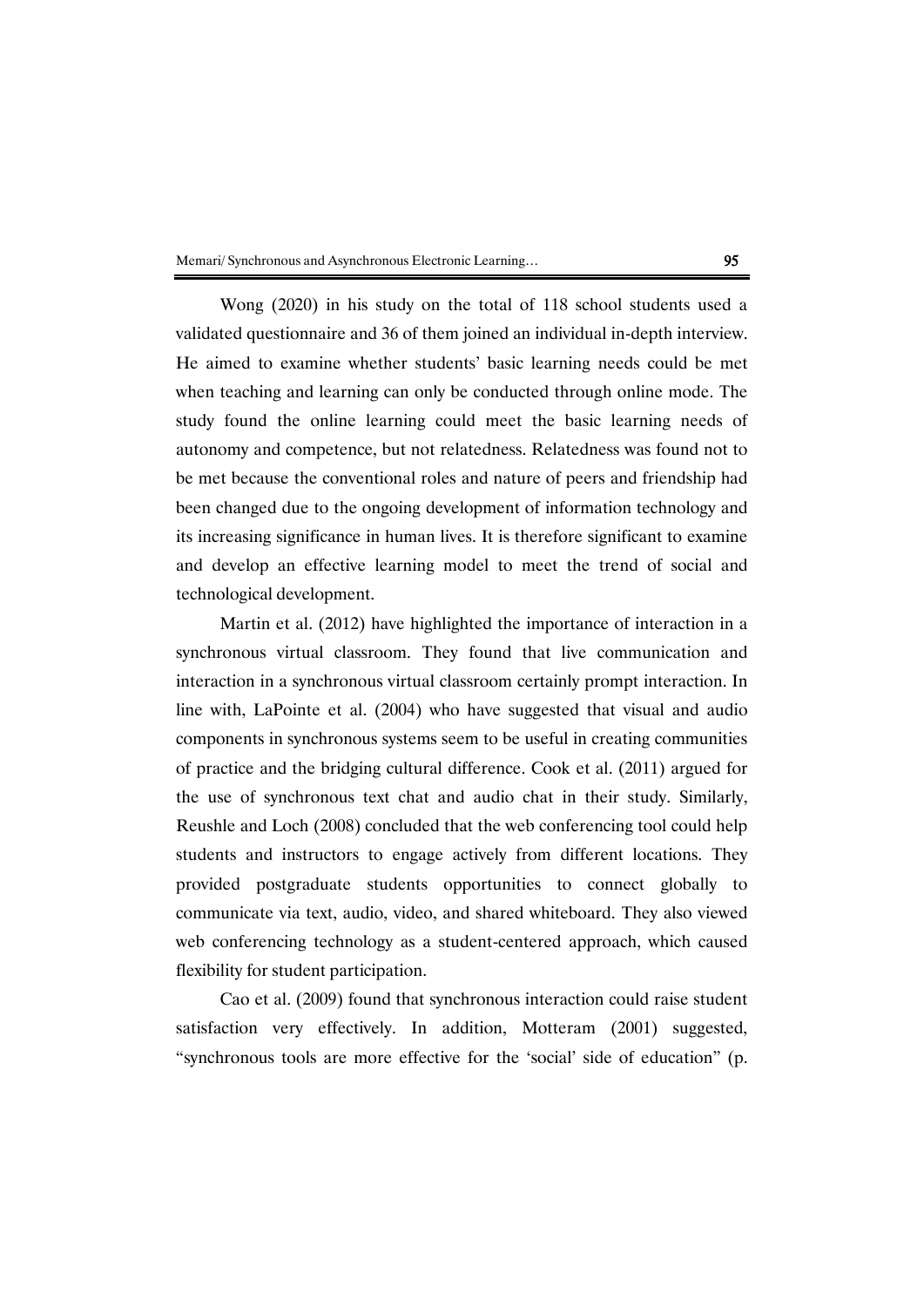131). It is also believed that synchronous virtual environments provide immediate feedback, enhance dynamic interactions among participants, strengthen social presence, and foster the exchange of emotional supports and supply verbal elements (Park & Bonk, 2007). In addition, it has been claimed that synchronous web-conferencing is an "enhancement to learning in the online environment" (Lietzau & Mann, 2009, p. 116). Lietzau et al. (2009) reported that students learn more and earn higher marks when they are engaged in synchronous electronic environments, which offer them a great chance to interact with teachers and other students and offer them the opportunities not always available in traditional face-to-face classrooms. Synchronous learning environments can also provide rooms for multiliteracy because through this learning mode people can opt for multiple communication ways through different media which are connected to a multiple world in different ways (Stein  $\&$  Newfield, 2006). This expanding learning mode has become important for learning English as an international or global language (Crystal, 2012), because synchronous E-learning can provide a comprehensive environment for teaching English.

Asynchronous learning/teaching is the most prevalent type of online teaching because of its high rate of flexibility (Hrastinski, 2008; Parsad & Lewis, 2008).

Asynchronous environments offer the students instructional materials which are available as handouts, articles, audio/video lectures, and PowerPoint presentations. The students can have access to the instructional materials anytime and anywhere via the Learning Management System (LMS) or other learning channels (Watson et al., 2009). In asynchronous learning/teaching environments, learners are not time-bound and they can respond at their leisure. "The opportunity of delayed response allows them to use their higher-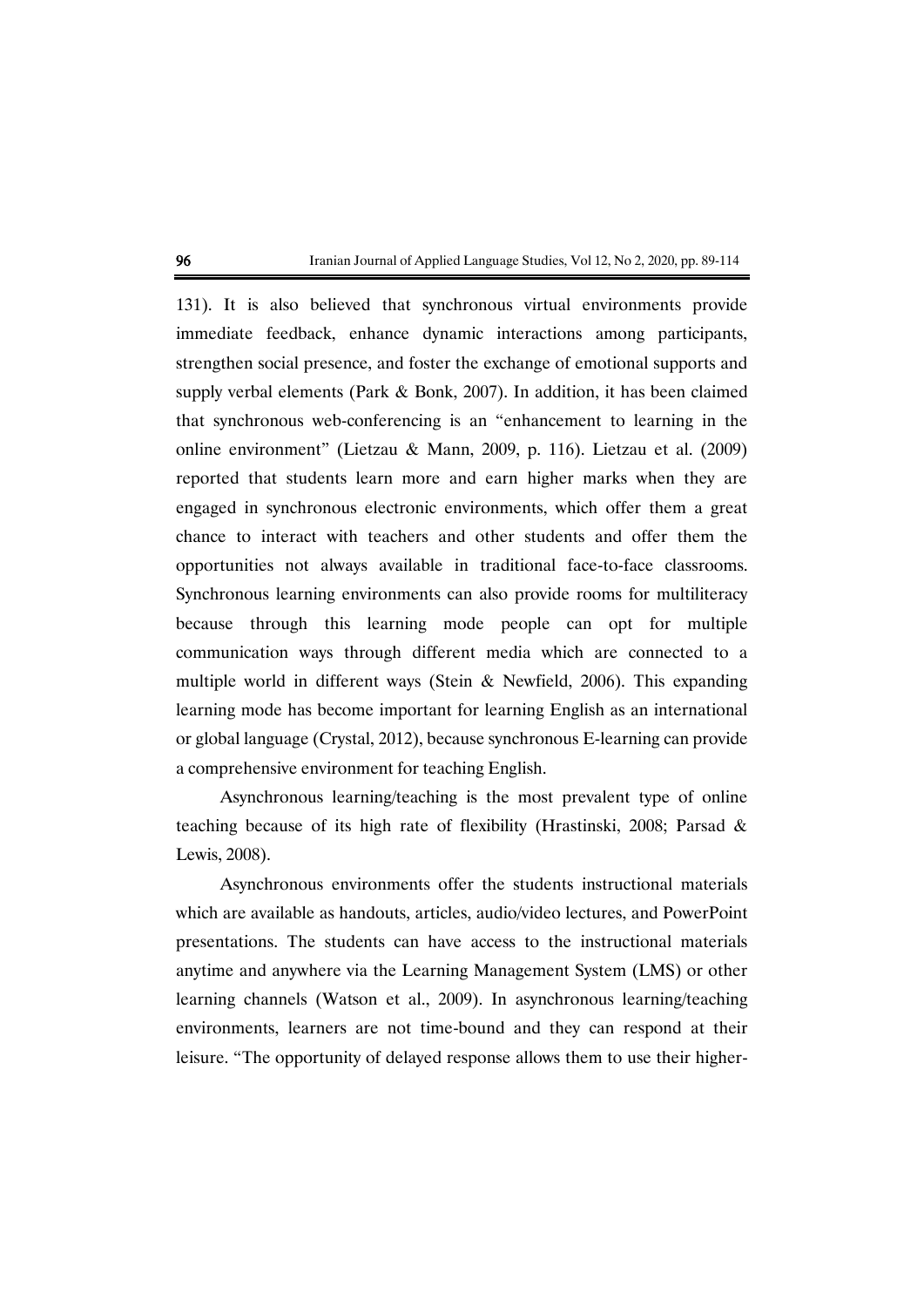order learning skills as they can keep thinking about a problem for an extended time period and may develop divergent thinking" (Perveen, 2016, p.22).

Synchronous learning environments can lead to an independent, selfpaced, and student-centered learning (Murphy et al., 2011). They can also scaffold the learners' previous knowledge with new concepts (Lin et al., 2012). They help the students to build deep learning and critical thinking, because the students have more opportunities to discuss with peers and are less reliant on memory and notes (Huang & Hsiao, 2012).

Rika and Sulistyani (2020) in their study highlighted the application of blended modes in synchronous and asynchronous online platform. They found that introducing combination discussion board and content materials board can have positive effects. The finding is in line with (Methaneethorn, n.d.) that the students' attitudes were positive with the writing tools and they felt satisfied with E-learning and it suitable with the current condition. The strong correlation between virtual classroom using zoom which structured learning experiences within flexible online learning spaces and asynchronous exercises suggest that there are many engaged students who are taking advantage of the affordances of the combined platform in order to participate in new ways.

Through asynchronous E-learning, all L2 teaching methods can be incorporated, and the students' responses as well as the teachers' feedbacks can be delayed. Through asynchronous language learning, language learners are more encouraged to ask long and open-ended questions (AbuSeileek & Qatawneh, 2013). Written nature of the instructional materials gives the language learners greater opportunity to think about, reflect on the materials, and expresses their ideas and perceptions more freely than in real face-to-face oral communication. Furthermore, language learners have enough time to reflect on their classmates' language production and produce language very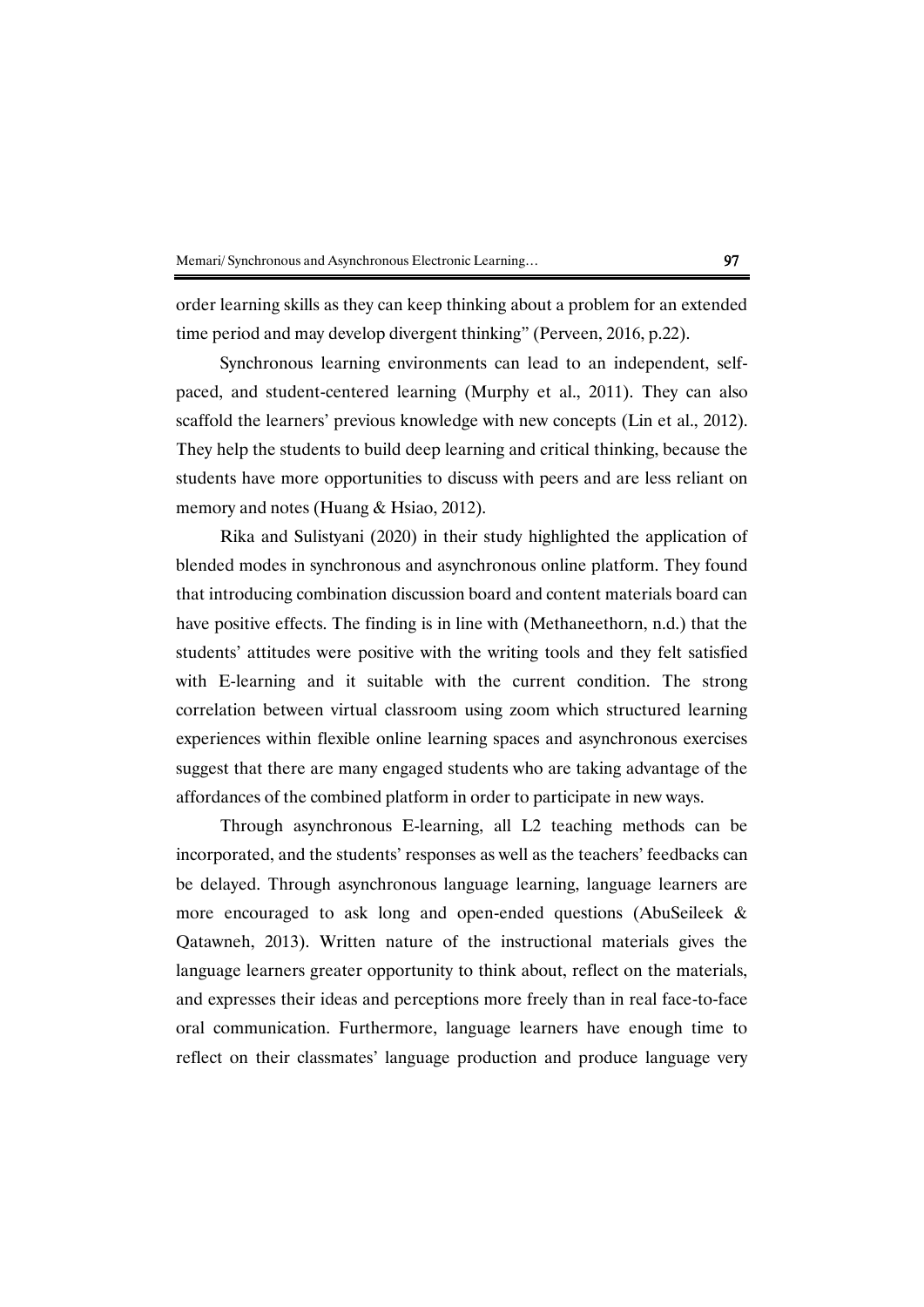

carefully and precisely. Similarly, it has been argued that asynchronous communication because of its written communication nature is useful for the students who are passive readers and do not participate in written discussions actively (Hubackova, 2015). However, in comparison with synchronous mode, asynchronous E-learning is less effective in providing immediate interaction and direct feedback.

Shaqaqi and Soleimani (2019) found that the type of corrective feedback provided had a significant effect on the participants' grammatical accuracy. The findings of this study seems to provide further support that computer-mediated instruction is a critical factor in development of grammatical accuracy of L2 learners' verb tense use. Also, a crucial issue might be for L2 researchers and teachers to investigate the effect of different types of corrective feedback and identify factors like L2 learning context (i.e., EFL and ESL). They also proved that both types of written corrective feedback (WCF) resulted in the improvement of the participants' verb tense accuracy, the effect of computermediated asynchronous feedback on the use of verb tense was more profound. In a conclusion, WCF had a significant effect on the verb tense accuracy of intermediate L2 learners.

## 3. Methodology

The researchers employed a quasi-experimental research method to investigate the impact of synchronous and asynchronous learning on improving graduate students' recognition and production of dependent clauses. The researcher selected two intact classes at Allameh Tabataba'i University. At the onset of the study, a test consisting of two sections was developed by the researcher. The students who scored +1 Standard deviation above and below the mean were excluded from the final analysis, but not excluded from the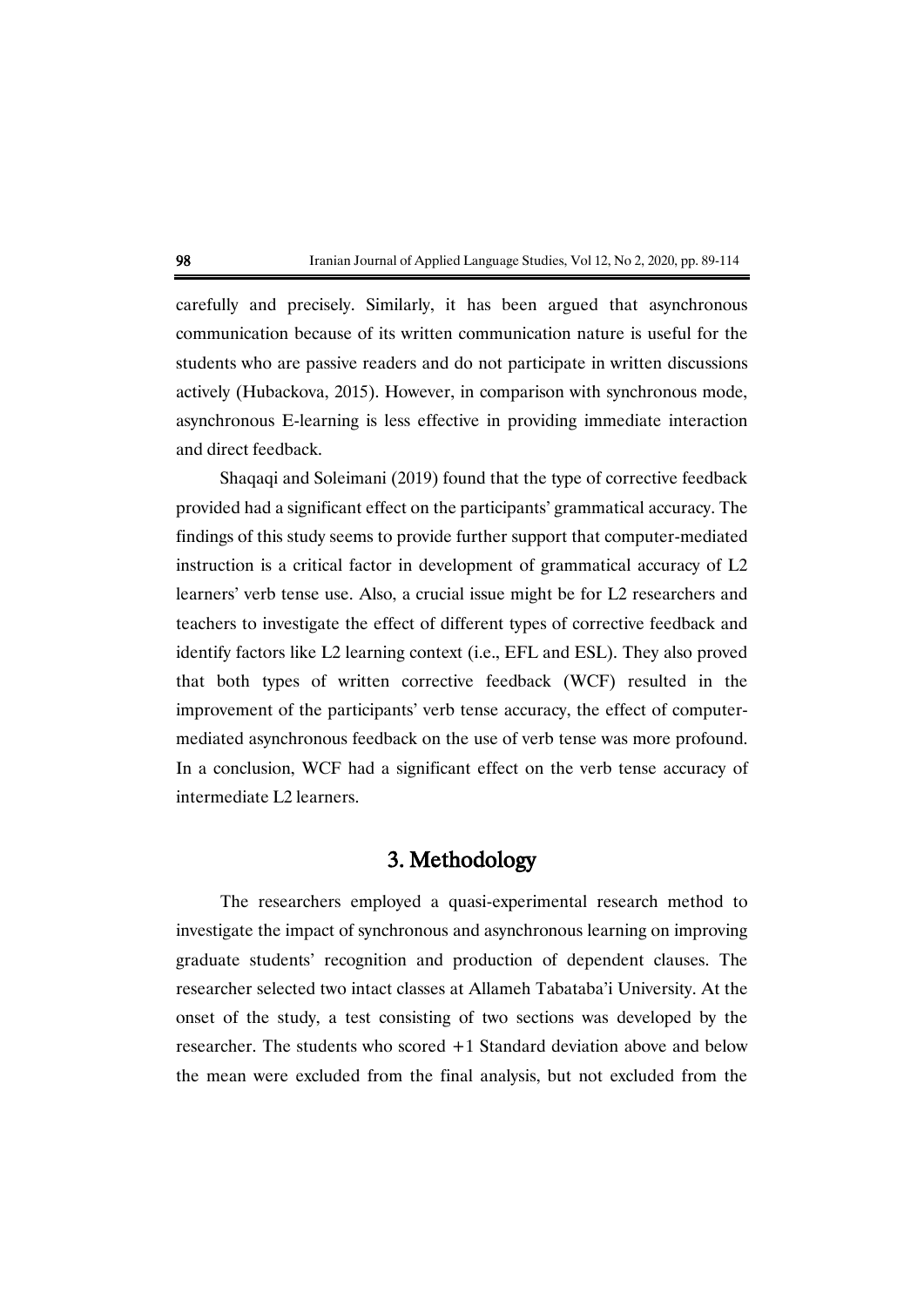intact classes. The participants recruited for the final analysis were 60 (28 in class A, and 32 in class B). They were all taking a grammar course. The grammar syllabus consisted of noun clauses, adjective clauses, adverb clauses, gerunds and infinitives. A researcher developed test consisting of open-ended questions and multiple-choice items was administered to the two groups at the onset of the study to check their homogeneity. Teaching processes were explained to all the students. Having checked the initial homogeneity of the two intact classes, the researcher developed and administered the first grammar test to all participants. Then, one class received the treatment synchronously through online learning environments such as Adobe Connect and the BigBlueBotton application, while the other class received the materials asynchronously. In the 10th session, the second grammar test was developed and administered.

## 3.1. Instruments

The researchers developed two grammar tests to collect the required data: pretest consisting of recognition and production sections, and an achievement test (recognition and production test. The recognition section consisted of 30 multiple-choice items (each correct answer=1 point) and the production test consisted of 15 open-ended questions (each item=2 points). The reliability of the test was estimated through Kurder and Richardson -21 (KR-21). The reliability was reported to be 0.87 which seemed to be acceptable. The achievement test was administered when the treatment was over. It consisted of two sections: recognition and production test. Test content delineated the learners' recognition and production of noun clauses, adjective, and adverb clauses. The reliability of the two sections was estimated through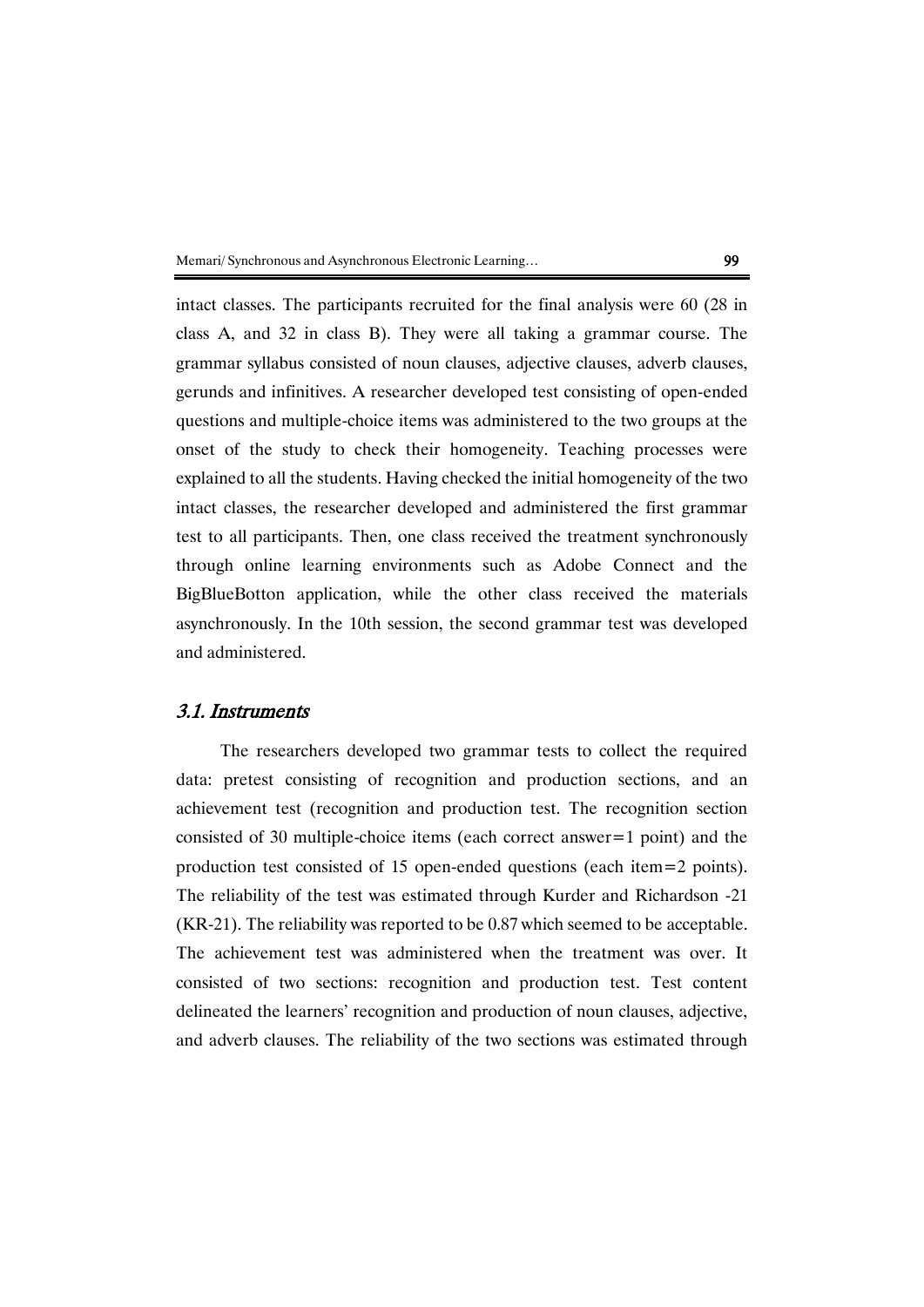running KR\_21. The reliability indices of the two sections were 0.86 and 0.83, which seemed to be acceptable.

## 3.2. Procedure

The researcher used a two-way repeated measure ANOVA (two-factor repeated-measures ANOVA, or within-within-subjects ANOVA) to compare the mean differences between the groups. The researcher wanted to know whether synchronous and asynchronous E-learning environments had the same impact on EFL learners' recognition and production of clauses. Therefore, 60 participants took part in the experiment. The two treatments, known as "conditions", are "synchronous" (treatment A) and "asynchronous" (treatment B). Both programs lasted 8 weeks. The dependent variable was achievement test, while the two factors are the conditions (i.e., two groups: synchronous and asynchronous) and time (i.e., grammar score at two-time intervals: at the beginning and at the end of the treatment). At the end of the experiment, the researcher used two-way repeated-measures ANOVA to determine whether the changes in the learners' grammar knowledge (i.e., the dependent variable) were the result of the interaction between the "type of treatment" (i.e., the synchronous or asynchronous) and test-type (i.e., the second factor) or not.

## 4. Results

After checking the initial homogeneity of the two groups and the assumptions of the two-way-measures ANOVA test, such as homogeneity of the variances, sphericity condition and normality distribution of the scores, the researcher submitted the groups' scores on both recognition and production tests of the grammar to two-way repeated-measures ANOVA. Results,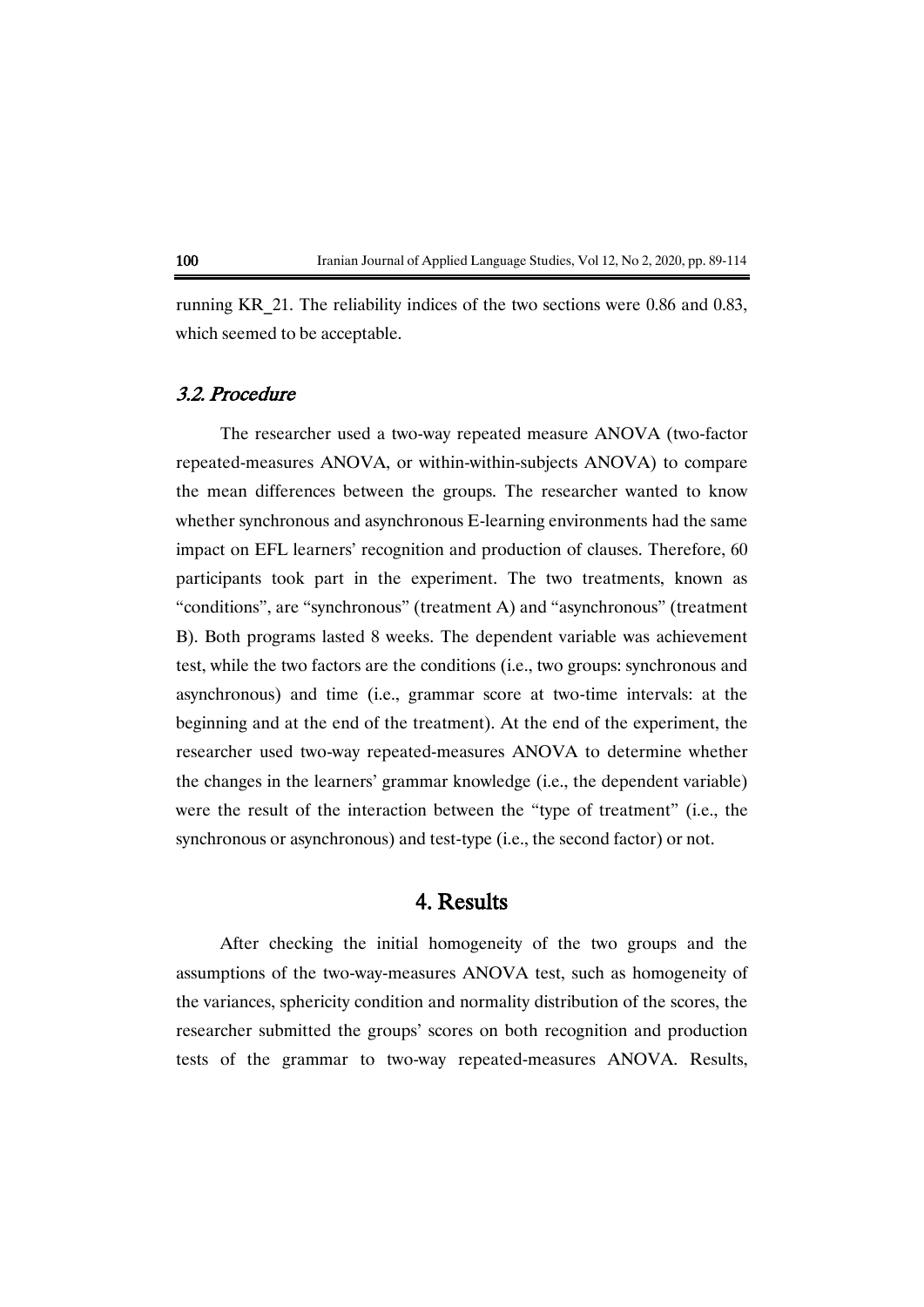including descriptive statistics and ANOVA, as well as the profile of the means, are presented in the following Tables and graph.

## Table 1

The Groups' Mean Scores on Pretests and Posttests

| Conditions   | <b>Tests</b> | Pretest mean | Posttest mean |
|--------------|--------------|--------------|---------------|
| synchronous  | recognition  | 10.00        | 18.33         |
|              | Production   | 10.4         | 23.16         |
| Asynchronous | recognition  | 10.46        | 22.90         |
|              | Production   | 10.3         | 18.80         |

As shown in Table 1, the mean scores of the synchronous group on recognition grammar test on the onset and after the treatment were 10 and 18.3, respectively, suggesting that the synchronous E-learning significantly improved the language learners' knowledge of grammar as measured by a recognition test. It can also be seen that the grammar knowledge of this group as measured by production test before and after being exposed to synchronous E-learning were 10.5 and 23.16, respectively, indicating that synchronous Elearning made a significant contribution to the EFL learners' production of the grammatical structures. Moreover, it can be seen that there was a fluctuation in the mean scores of the students who received asynchronous E-learning on both the recognition (10.46 versus 23.16) and production (10.32 versus 18.80) tests, indicating that asynchronous E-learning activities are effective in improving the language learners' knowledge. However, in order to compare the effects of synchronous and asynchronous E-learning environments, after checking the required assumptions (linearity, sphericity, homogeneity of the variances), the participants' scores were submitted to a two-way-repeated measures ANOVA. Results are presented in Tables 2, 3, and 4.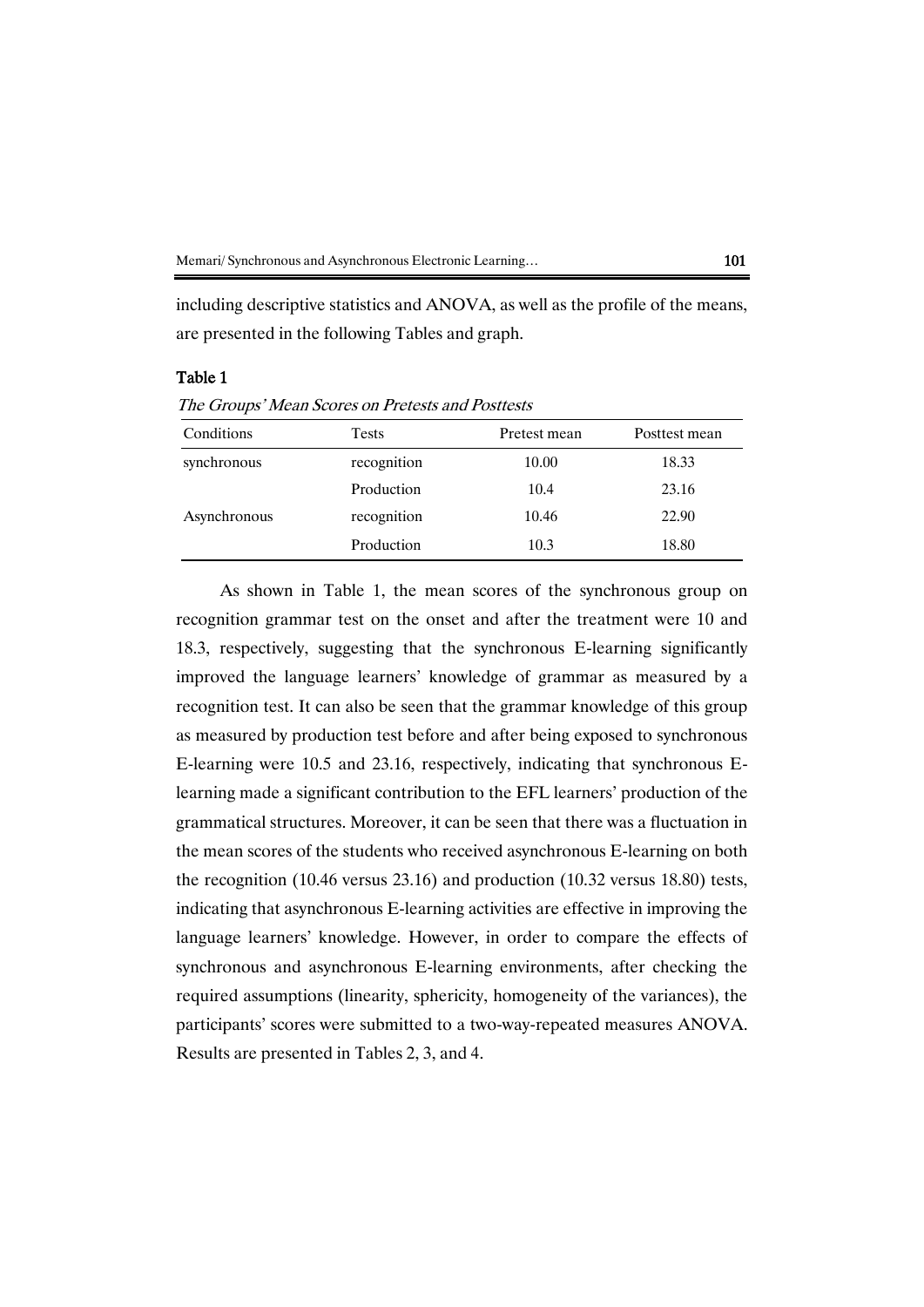

## Table 2

Mauchly's Test of Sphericity for the Storytelling Group Scores on Vocabulary Tests

| Within Subjects |     | Mauchly's W Approx. Chi-Square Df Sig. |     | Epsilon |      |                                     |
|-----------------|-----|----------------------------------------|-----|---------|------|-------------------------------------|
| Effect          |     |                                        |     |         |      | Greenhouse- Huynh-Feldt Lower-bound |
|                 |     |                                        |     | Geisser |      |                                     |
| factor1         | 926 | 4.38                                   | .49 | .951    | 1.00 | .33                                 |

As it is shown in the above table, the Sphericity assumption was not violated  $(X2(3)=5.3, p=0.19>0.05$ . Therefore, the researcher was on a safer ground to assume that covariance of the three levels of the test was identical, and the data presented in the first row were reported. The results are presented in the following table.

## Table 3

|                |                                         | Type III Sum of |         |             |         |      |
|----------------|-----------------------------------------|-----------------|---------|-------------|---------|------|
| Source         |                                         | Squares         | df      | Mean Square | F       | Sig. |
| factor1        | <b>Sphericity Assumed</b>               | 6588.179        | 3       | 2196.060    | 620.929 | .001 |
|                | Greenhouse-Geisser                      | 6588.179        | 2.854   | 2308.727    | 620.929 | .000 |
|                | Huynh-Feldt                             | 6588.179        | 3.000   | 2196.060    | 620.929 | .001 |
|                | Lower-bound                             | 6588.179        | 1.000   | 6588.179    | 620.929 | .001 |
|                | factor1 * conditions Sphericity Assumed | 636.679         | 3       | 212.226     | 60.006  | .001 |
|                | Greenhouse-Geisser                      | 636.679         | 2.854   | 223.114     | 60.006  | .001 |
|                | Huynh-Feldt                             | 636.679         | 3.000   | 212.226     | 60.006  | .001 |
|                | Lower-bound                             | 636.679         | 1.000   | 636.679     | 60.006  | .001 |
| Error(factor1) | <b>Sphericity Assumed</b>               | 615.392         | 174     | 3.537       |         |      |
|                | Greenhouse-Geisser                      | 615.392         | 165.509 | 3.718       |         |      |
|                | Huynh-Feldt                             | 615.392         | 174.000 | 3.537       |         |      |
|                | Lower-bound                             | 615.392         | 58.000  | 10.610      |         |      |

Results of Repeated Measures ANOVA

It can be seen in Table 3 that the sphericity condition was met, and there was a significant main effect of treatment condition (synchronous vs.,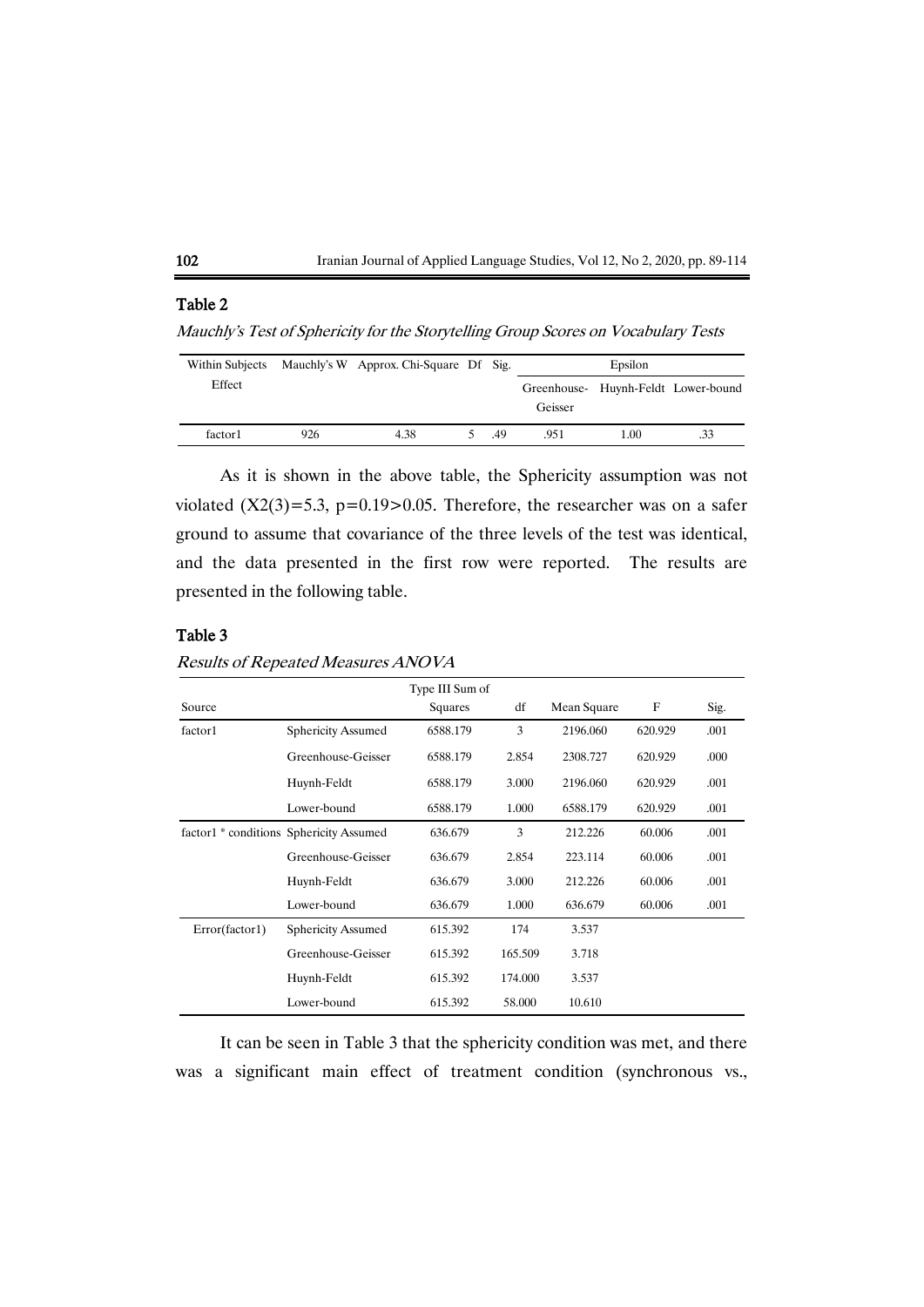asynchronous E-learning) on the participants' scores on the grammar knowledge tests and the interaction between the participants' performance on the tests and treatment conditions  $(F(3,174) = .001, p > .05)$  is significant. In the following table, the results of multiple comparisons are shown.

### Table 4

Multiple Comparisons between the Participants' Scores on the Tests

| $(I)$ factor 1 | $(J)$ factor1 | Mean Difference (I-J)  | Std. Error | Sig. <sup>a</sup> |
|----------------|---------------|------------------------|------------|-------------------|
| Recognition 1  | Production 1  | $-0.317$               | .312       | .315              |
|                | Recognition 2 | $-10.517$ <sup>*</sup> | .343       | .001              |
|                | Production 2  | $-10.750^*$            | .340       | .000              |
| Recognition 2  | Production 1  | $-10.200^*$            | .378       | .001              |
|                | Production 2  | $-10.433$ <sup>*</sup> | .315       | .001              |
| Production 1   | Production 2  | $10.517^*$             | .343       | .001              |

Table 4 shows that the difference between the participants' mean scores on recognition test 1 and production test1 was not significant ( $p=0.315>0.05$ ).

However, the mean scores on recognition test 1 and the other two tests (recognition 2 and production 2) were statistically different, favoring the tests administered after the treatment  $(p=0.001>0.05)$ . It is also seen that the groups' mean scores on recognition test1 and the other two tests of production are statistically different ( $p=0.001$ ). Finally, results indicate that the mean scores on the production test 1 and 2 are statistically different, favoring the production test 2 ( $p=0.001>0.05$ ). The following graph shows that the participants' scores on different tests are not the same; however, the conditions (synchronous and asynchronous learning were somehow the same).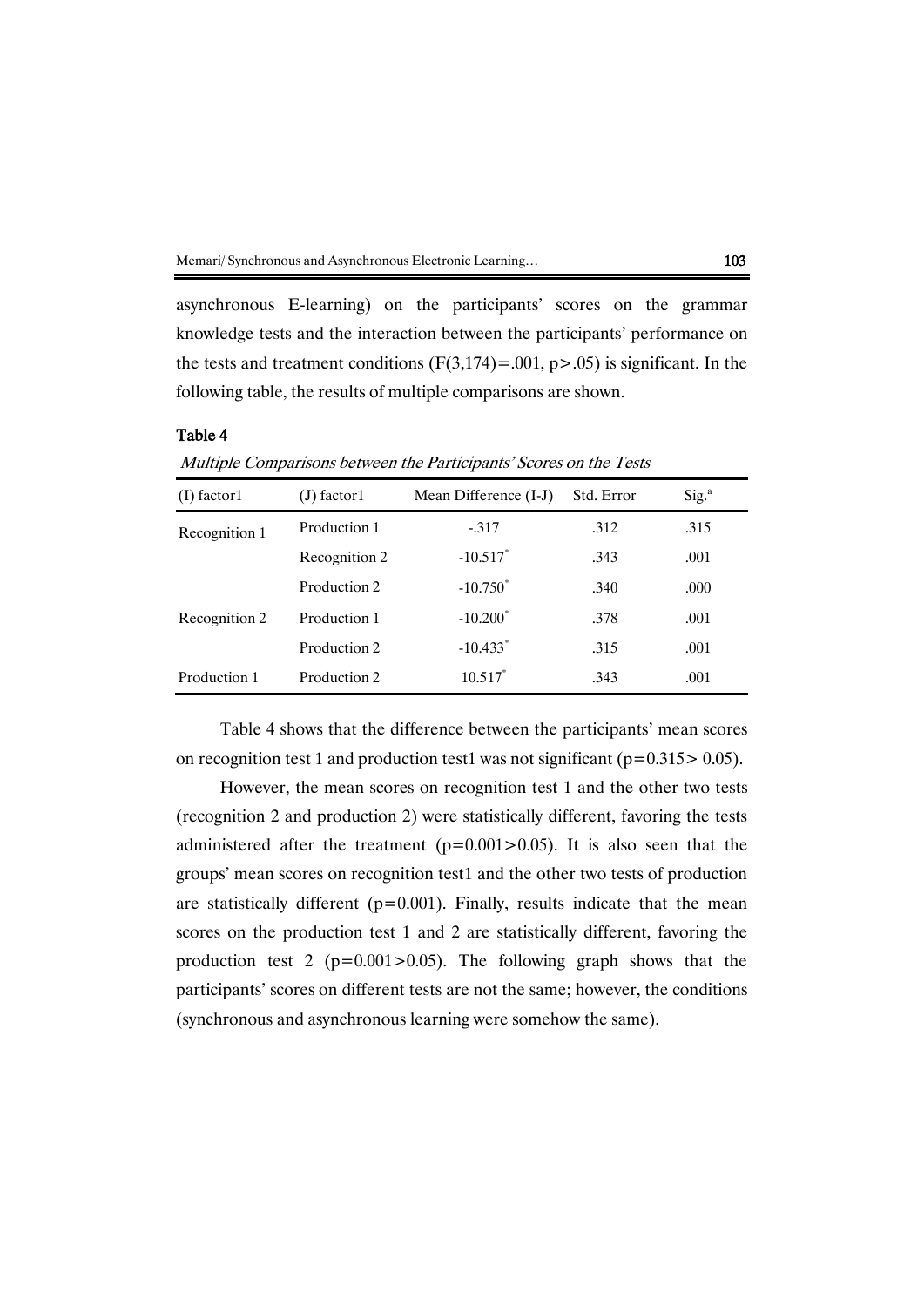

## Figure 1

The Profile of Interaction between Treatment Modes and Grammar Tests



## 5. Discussion

The first objective of the present study was to investigate whether the synchronous and asynchronous E-learning environments affect the language learners' knowledge of grammar as measured by recognition and production tests. The researcher, after estimating the initial homogeneity of the intact groups, used two types of electronic learning modes to teach dependent clauses to the undergraduate students. Detailed analysis of the two groups' mean scores on the recognition and production tests and the results of repeated measured ANOVA showed that there was a significant difference between the two groups' mean scores on the recognition and production tests administered prior to and posterior to the synchronous and asynchronous E-learning  $[(F=(3,$  $174$ ) = 620.929, p=0.001)]. More specifically, it was found that the mean scores of the synchronous and asynchronous E-learning on the recognition pretest were 10 and 10.46, respectively; whereas, their mean scores on the recognition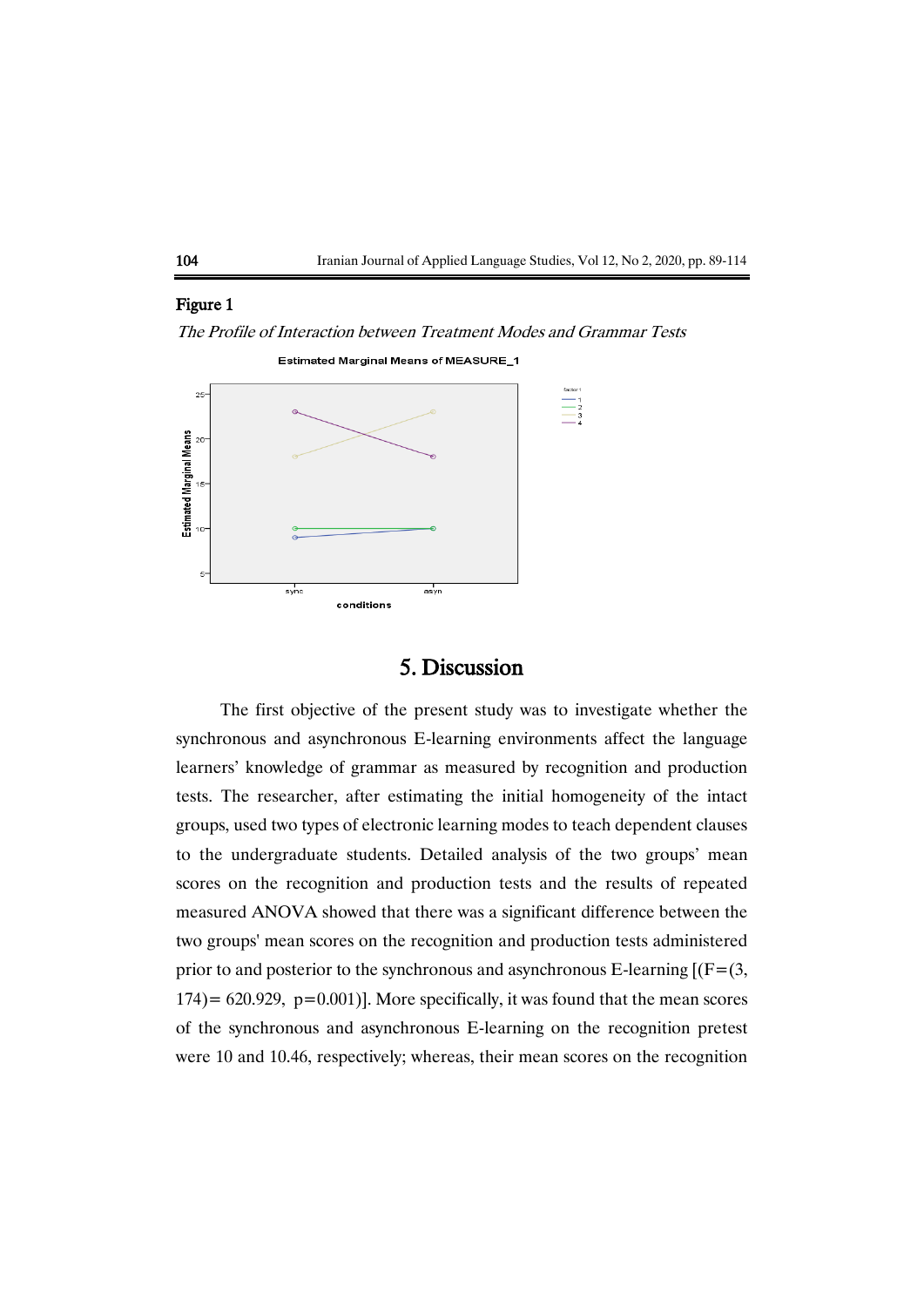posttest were 18.33 and 22.90, respectively suggesting that both synchronous and asynchronous E-learning modes had a significant impact on improving the learners' grammar as measured by a recognition test.

With regard to the second research question, it was found that the mean scores of the synchronous and asynchronous groups on the production pretest were 10.4 and 10.3. However, their mean scores on the production posttest were 23.16 and 18.80, respectively verifying that both modes of E-learning environments significantly contributed to the language learners' knowledge of grammar as measured by production tests.

Accordingly, it can be argued that there was a significant difference between the two groups' mean scores on the production tests administered before and after being exposed to the synchronous and asynchronous Elearning environments. That is, synchronous and asynchronous E-learning modes have a statistically significant impact on improving the language learners' knowledge of grammar as measured by recognition and production tests. This finding is in line with the results of a number of studies on synchronous and asynchronous computerized instruction in EFL classrooms (Abraham, 2008; Al-Qumoul, 2005; McGlinn & Parrish, 2002; Shang, 2007; Son, 2008) which indicated that computerized language instruction can significantly affect the language learners' language proficiency. As Gündüz et al. (2019) argue, the use of E-learning allows the students to be more active in the teaching and learning process, and it gives them more time for active student participation in the classroom. Moreover, classroom time is used more creatively and effectively. Another justification for this finding is that in electronic classrooms, students have greater flexibility during both in-class and online sessions.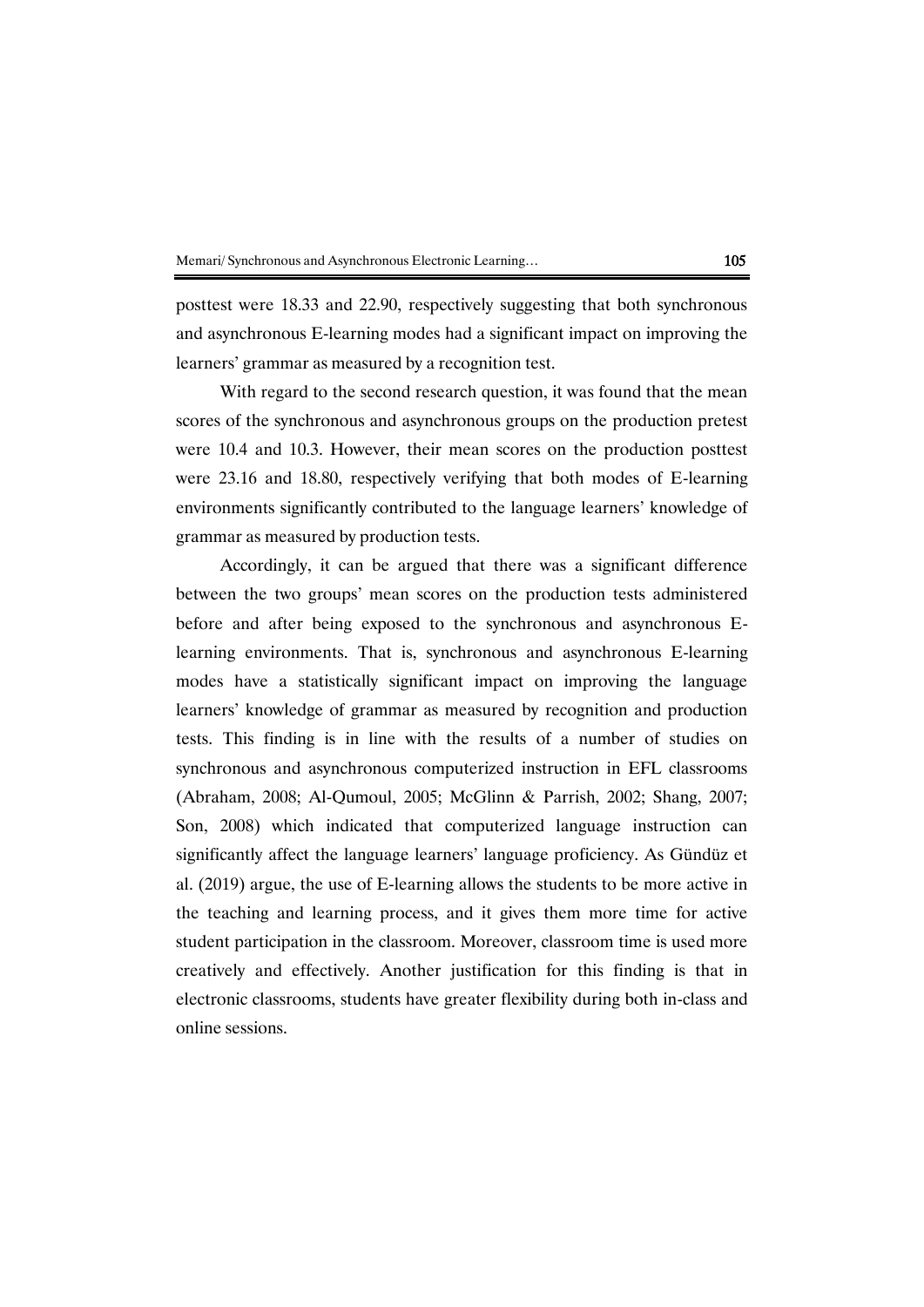With regard to the third research question, it was found that the interaction between E-learning modes and grammar test was statistically significant. That is, while the language learners exposed to the synchronous Elearning had a better performance on the production test than the recognition test, the participants in the asynchronous E-learning class had a better performance on the recognition test. Therefore, in line with Hrastinski (2008) and [Robert](https://www.researchgate.net/profile/Lionel_Robert?_sg%5B0%5D=znF7-7wo6cIHCexG3hfKcCRwwv1xwSpX1-6M2Ajb48jY_2lIgS41C413oP4FnCO79hAXFww.Y5U4Av0Lv7gEu-f63c0VhtuZt0KeYEh0NRZNwDFgq6Fb37IM2qhIGOqP42G0P5rdiVDoBC15lMX_rYCQwDQ5Og&_sg%5B1%5D=4x8tE2cQlgOvNU9gzbaGAeaIVFD3b3j50C93Z_QBhUfZbTSRYW5BgP_ZB2Ptk0JL5u1cAAM.C8nCZezBIMUu8JPq8Zqq3TDi8_GJx-UVSKiA6YpDOFXFSrf8qpStMEH906Q3lY_IFTj4JCnYniH8Sr-e82tXyg) and Dennis (2005), it can be argued that synchronous E-learning enables monitoring the students' reaction to a message, which makes them more motivated to read and answer the message. Learners, in Synchronous Elearning, respond quickly because they do not need to interrupt the conversation. One possible postulation for the superiority of asynchronous Elearning in improving the learners' recognition knowledge is that while communicating asynchronously, the receivers/students have much more time to think about the message and comprehend it since the teachers do not expect the students to respond immediately (Robet & Dennis, 2005; Perveen, 2016; Alibakhshi & Mohammadi, 2016). Thus, synchronous e-learning increases arousal and motivation, while asynchronous E-learning increases the ability to process information. Results are also compatible with several related studies (Rezaei & Zafari, 2010), as they found that synchronous electronic learning promotes the language learners' oral proficiency. One possible explanation for the outperformance of synchronous E-learning is that through synccomputerized instruction, language learners have opportunities to negotiate with teachers as well as each other to remove the initial ambiguities and misconceptions. In fact, the recruited participants had more time to ask questions, negotiate with each other, and to co-construct the meaning.

Another reason is that synchronous E-learning better supports personal participation and asynchronous E-learning better supports cognitive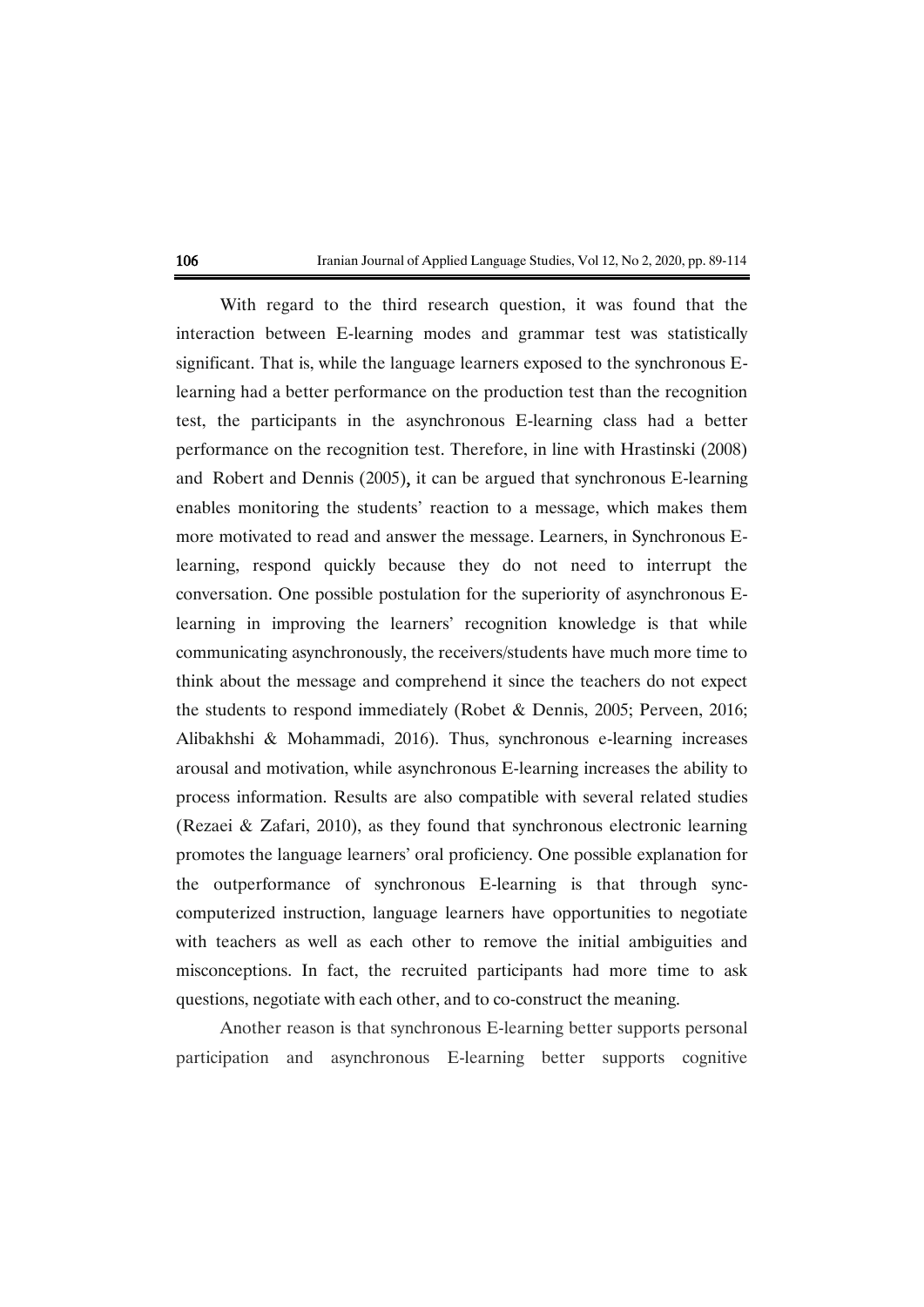participation. Also, synchronous language learning seems to look like the communicative method of language teaching with video chat, whiteboards, or voice chat, which provide immediate feedback with the language learners and help them develop their language skills and sub-skills. Therefore, the face-toface real-time classroom can be duplicated (Keegan et al., 2005). Pfister (2005) also has argued that in synchronous learning environments, teachers' and fellow students' immediate feedback, quick creation of the contents in the classroom, and synchronous net-based discourses significantly contribute to the language learners' understanding of complex issues. As a result, non-native language learners can outperform face-to-face language.

The findings can implicitly indicate that a combination of synchronous and synchronous E-learning can be useful to positively contribute to the language learners' receptive and productive language skills. The combination of E-learning modes supports different ways learners and teachers use to exchange information to know each other. As mentioned above, many learners enroll in online courses due to their asynchronous nature, which needs to be addressed. For discussing complex issues, synchronous E-learning through instant messaging, videoconferencing and face-to-face meetings might be necessary as a support to the students to know each other and plan the tasks. However, when discussing complex issues, in which time for reflection is needed, it seems preferable to switch to asynchronous E-learning and use media such as e-mail, discussion boards, and blogs.

Moreover, in keeping with the findings of the present study and the review of the literature, it could be concluded that the use of effective teaching through multimedia (Kim & Gilman, 2008) and educational technology such computer and internet in language learning (Tabatabae & Heidari Goojan,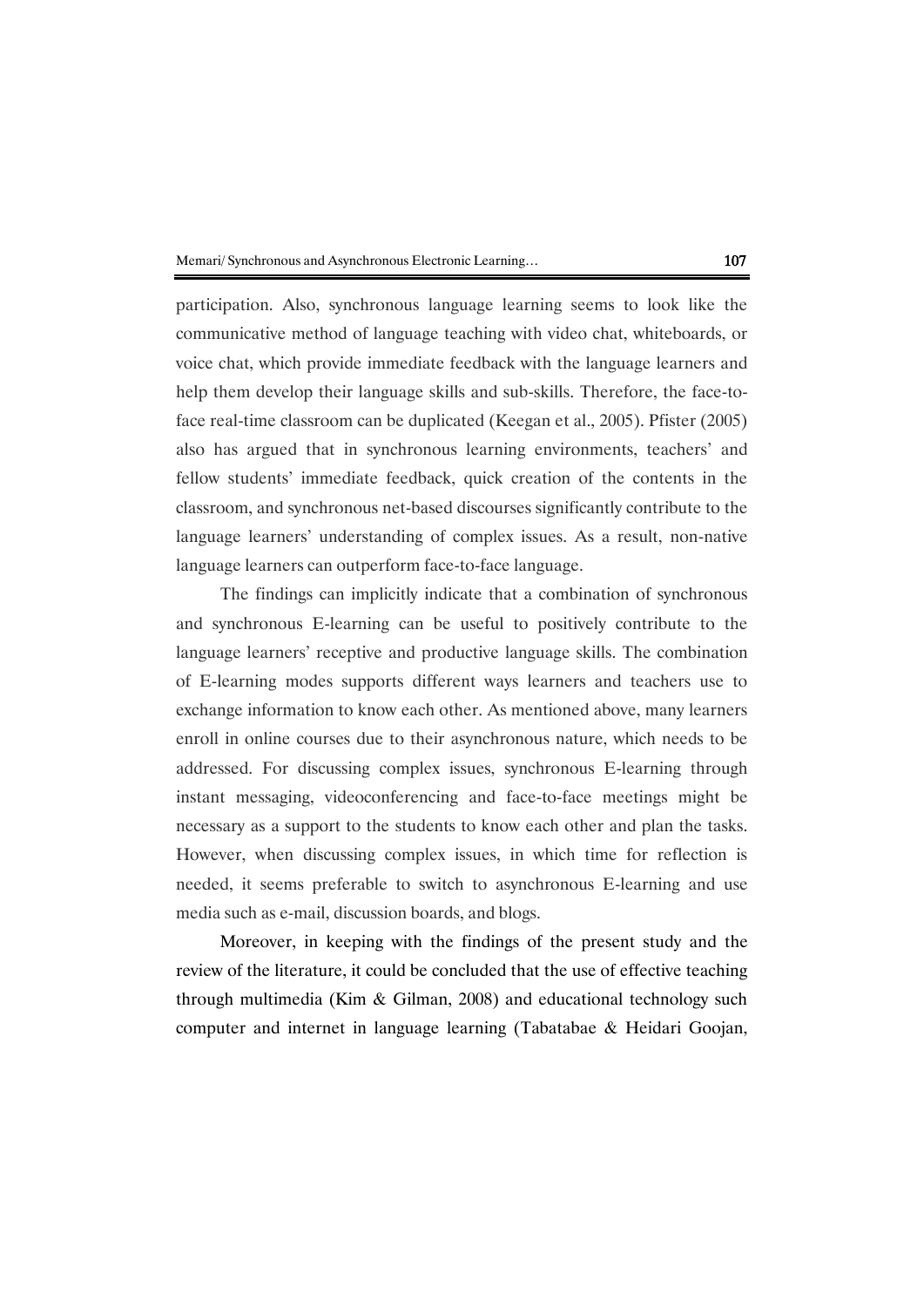2012; Traxler, 2006) can useful in teaching English to EFL learners and the language learners can have effective and fast access to the teaching syllabus.

## 6. Conclusions

In line with the findings of the study, it could be concluded that, as COVID 19 closed all face-to-face classes at universities and educational centers all over the world, a radical shift from traditional learning to electronic learning is unavoidable. As both modes of electronic learning turned out to be effective and synchronous E-learning is more effective for production and asynchronous E-learning activities more positively affect recognition skills, it can be concluded that asynchronous learning mode can be used in teaching reading and listening skills. However, for teaching speaking and writing teachers are suggested to use synchronous E-learning activities. More importantly, it can be argued that a combination of synchronous and asynchronous E-learning activities as a part of the English language pedagogy seems to be more comprehensive than the use of one single E-learning mode. However, it is of importance to, through a qualitative case study, delve into the perceptions of the language learners, teachers, and the other stakeholders about the challenges, feasibilities, merits, and demerits of E-learning in general and synchronous, asynchronous, and blended approaches of E-learning. This study was limited to clauses as a part of grammar. Therefore, further studies on the use of E-learning in other language areas such as listening, speaking, and reading skills seem to be needed.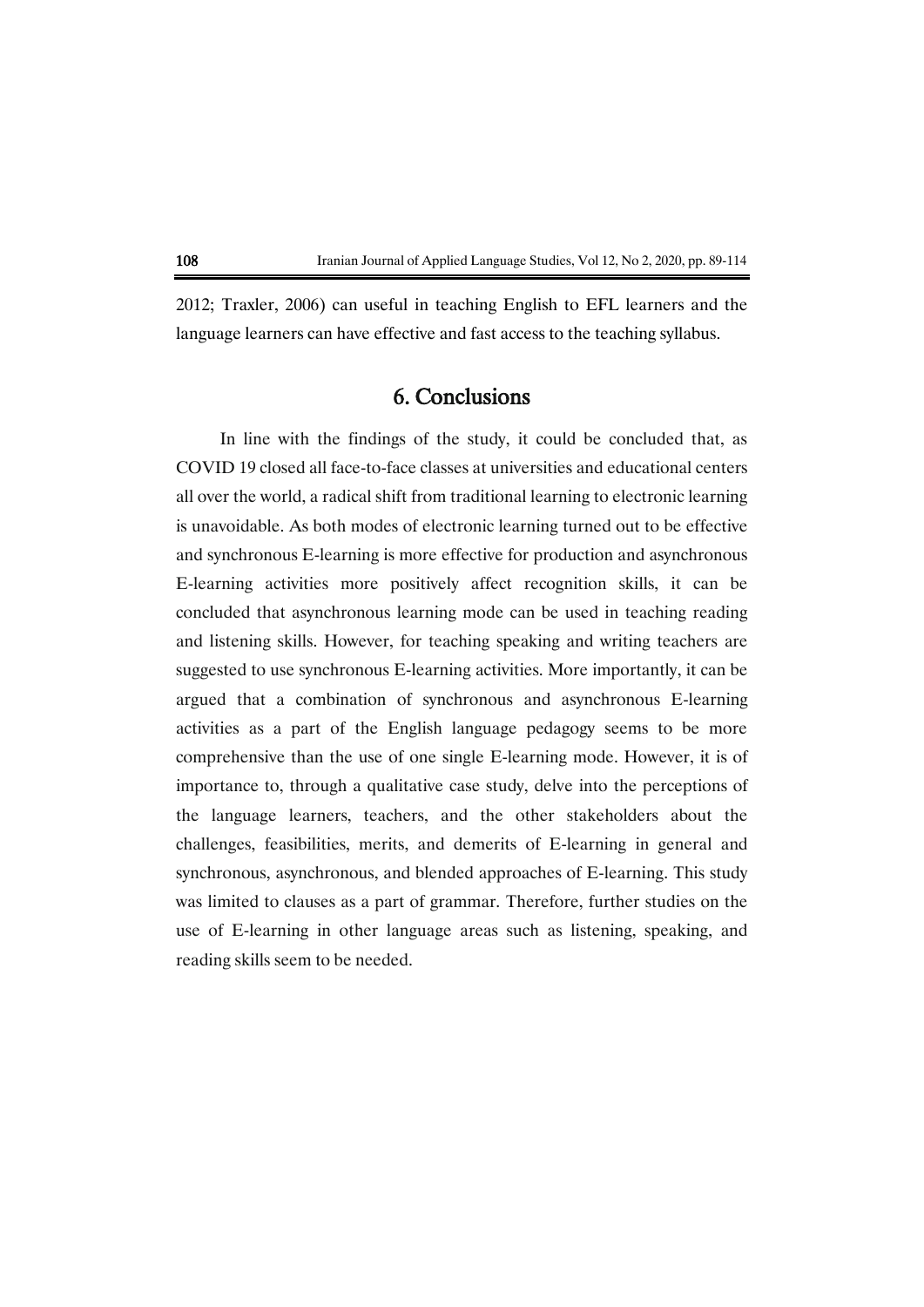## References

- AbuSeileek, A. F. & Qatawneh, K. (2013). Effects of synchronous and asynchronous computer mediated communication (CMC) oral conversations on English language learners' discourse functions. Computers & Education, 62, 181-190.
- Alenezi, A., & Shahi, K. (2015). Interactive E-learning through second life with blackboard technology. Procedia Social and Behavioral Sciences, 176, 891-897.
- Alibakhshi, G., & Mohammadi, M.J. (2016). Synchronous and asynchronous multimedia and Iranian EFL learners' learning of collocations. Applied Research on English Language, 5(2), 237-254.
- Almajali, D., & Al-Lozi, M. (2016). Determinants of the actual use of E-learning systems: An empirical study on Zarqa University in Jordan. Journal of Social Sciences, 5(2), 1-29.
- AL-Syaidh, N. H. J., & Al-Zu'bi, Z. (2015). Transformational leadership and its impact on the effectiveness of employees' behavior in the public and private Jordanian hospitals. Jordan Journal of Business Administration, 11 (1), 23-57.
- Arasteh, B., Pirahesh, S., Zakeri, A., & Arasteh, B. (2014). Highly available and dependable E-learning services using grid system. Procedia Social and Behavioral Sciences, 143, 471-476.
- Bouhnik, D., & Marcus, T. (2006). Interaction in distance-learning courses. Journal of the American Society for Information Science and Technology, 57, 299-305.
- Cao, Q., Griffin, T. E., & Bai, X. (2009). The importance of synchronous interaction for student satisfaction with course web sites. Journal of Information Systems Education, 20(3), 331-338.
- Cook, M., Annetta, L. A., Dickerson, D. L., & Minogue, J. (2011). In-service teachers' perceptions of online learning environments. Quarterly Review of Distance Education, 12(2), 73-79.
- Crystal, D. (2012). English as a global language. London: Cambridge University Press.
- Darawsheh, S., ALshaar, A., & AL-Lozi, M. (2016). The degree of heads of departments at the University of Dammam to practice transformational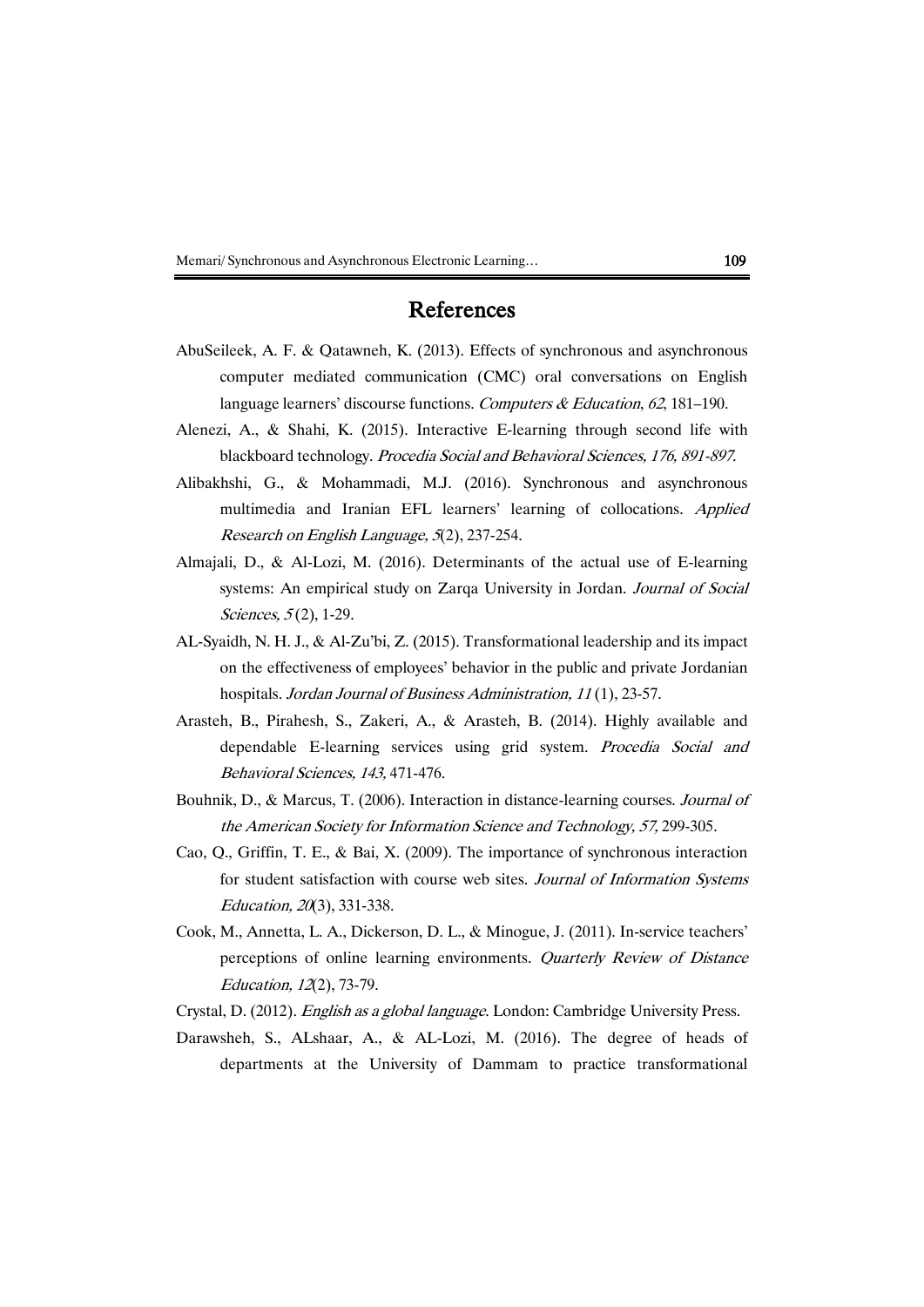leadership style from the point of view of the faculty members. Journal of Social Sciences (COES&RJ-JSS), 5(1), 56-79.

- Fatih Baris, M., Tosun, N., (2013) Influence of E-portfolio supported education process to academic success of the students. 13th international educational technology conference. Procedia-Social and Behavioral Sciences, 103, 492-499.
- Fletcher, K. M. (2005). Self-Efficacy as an evaluation measure for programs in support of online learning literacies for undergraduates. The Internet and Higher Education,  $8(3)$ , 307-322.
- Greller, W. & Drachsler, H. (2012). Translating learning into numbers: A generic framework for learning analytics. Journal of Educational Technology & Society, <sup>15</sup>(3), 42–57.
- Hajir, J. A., Obeidat, B. Y., & Al-dalahmeh, M. A., (2015). The role of knowledge management infrastructure in enhancing innovation at mobile telecommunication companies in Jordan. European Journal of Social Sciences, <sup>50</sup> (3), 313-330.
- Hrastinski, S. (2008). Asynchronous and synchronous E-learning. EDUCAUSE Quarterly, 31(4), 51-55.
- Hubackova, s. (2015). History and perspectives of ELearning. Procedia- Social and Behavioral Sciences 191, 1187-1190.
- Hubackova, S., & Golkova, D. (2014). Podcasting in foreign language teaching. Procedia Social and Behavioral Sciences, 143, 143-146.
- Kattoua, T., Al-Lozi, M., & Alrowwad, A. (2016). A Review of literature on E-learning systems in higher education. International Journal of Business Management and Economic Research 7(5), 754-762.
- Keegan, D., Schwenke, E., Fritsch, H., Kenny, G., Kismihók, G., Bíró, M., Nix, J. (2005). Virtual classrooms in educational provision: synchronous E-learning systems for European institutions. FernUniversität ZIFF Papiere, 126. [https://ub-deposit.fernuni-hagen.de/receive/mir\\_mods\\_00000367](https://ub-deposit.fernuni-hagen.de/receive/mir_mods_00000367)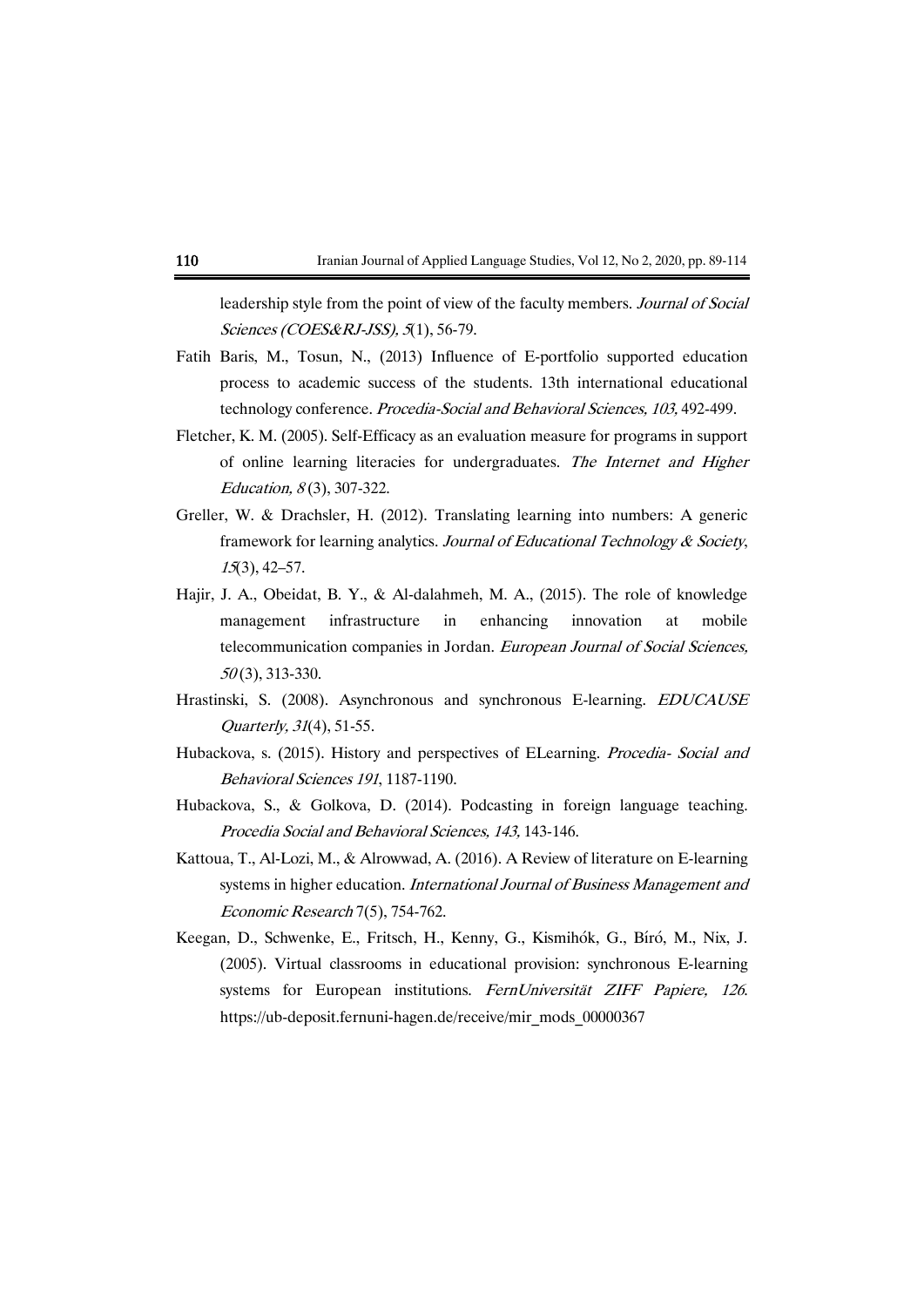- Keller, C., Hrastinski, S., & Carlsson, S. A. (2007). Students' acceptance of E-learning Environments: A Comparative Study in Sweden and Lithuania. International Business, 395-406.
- Kim, D., & Gilman, D. A. (2008). Effects of text, audio, and graphic aids in multimedia instruction for Vocabulary Learning. Educational Technology & Society, 11(3), 114-126.
- Maqableh, M. M., Rajab, L., Quteshat, W., Khatib, T., & Karajeh, H. (2015). The impact of social media networks websites usage on students' academic performance. Communications and Network, 7 (4), 159-171.
- LaPointe, D. K., Greysen, K. R. B., & Barrett, K. A. (2004). Speak2Me: Using synchronous audio for ESL teaching in Taiwan. The International Review of Research in Open and Distance Learning, 5(1).

<http://www.irrodl.org/index.php/irrodl/article/view/166/386>

- Lietzau, J. A., & Mann, B. J. (2009). Breaking out of the asynchronous box: Using web conferencing in distance learning. Journal of Library & Information Services in Distance Learning, 3(3-4), 108-119
- Lin, H. S., Hong, Z. R., & Lawrenz, F. (2012). Promoting and scaffolding argumentation through reflective asynchronous discussions. Computers  $\&$ Education, 59(2), 378–384.
- Martin, F., Parker, M. A., & Deale, D. F. (2012). Examining interactivity in synchronous virtual classrooms. The International Review of Research in Open and Distance Learning, 13(3), 228-261.
- Martin, F., & Parker, M. A. (2014). Use of synchronous virtual Classrooms: Why, Who, and How?. *MERLOT Journal of Online Learning and Teaching, 10*(2), 192-210.
- McBrien, J. L., Cheng, R., & Jones, P. (2009). Virtual spaces: Employing a synchronous online classroom to facilitate student engagement in online learning. The International Review of Research in Open and Distributed Learning, 10(3). [http://www.irrodl.org/index. php/irrodl/article/view/605/1264](http://www.irrodl.org/index.%20php/irrodl/article/view/605/1264)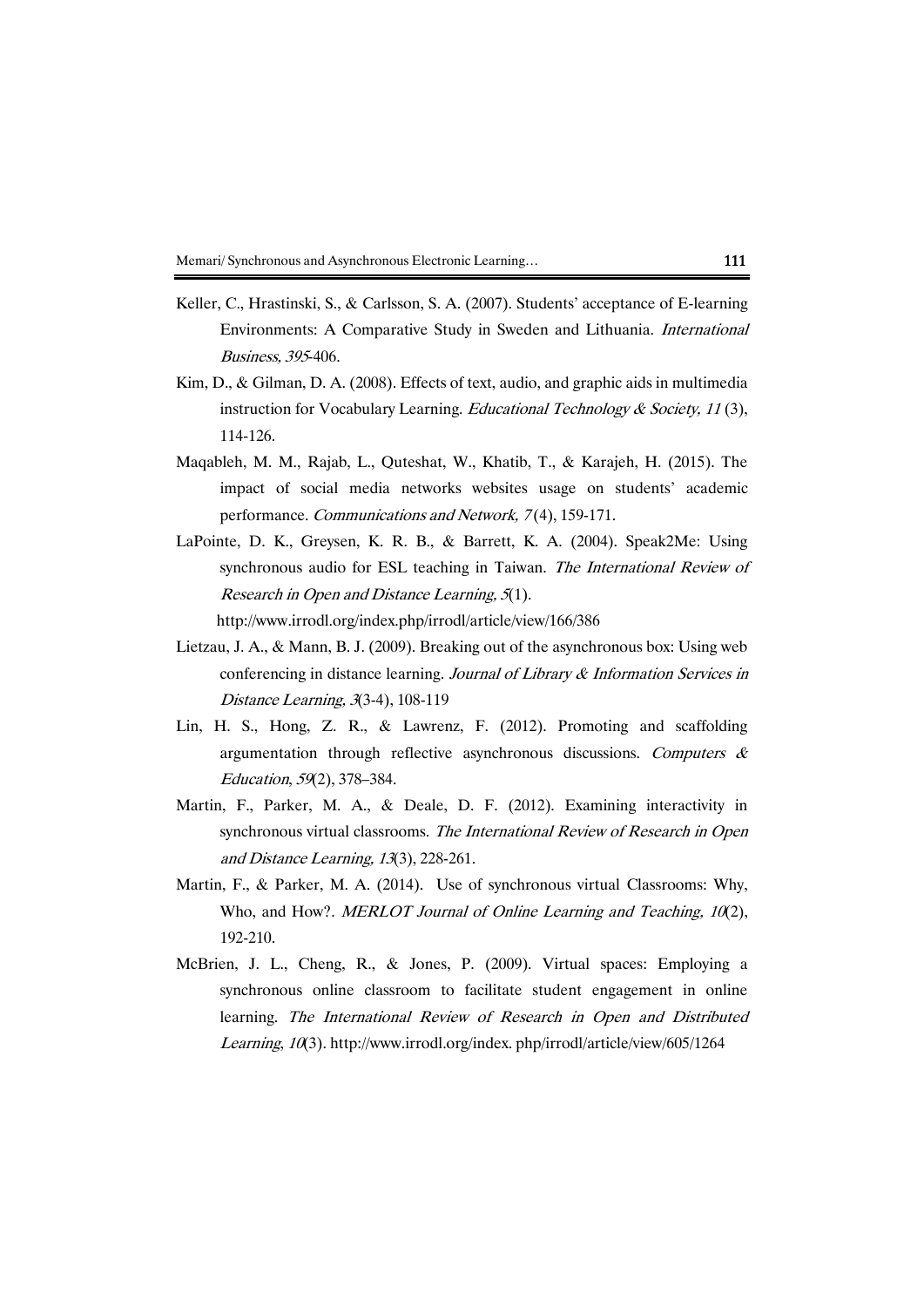- Moravec, T., Stepanek, P., & Valenta, P. (2015). The Influence of Using E-learning Tools on the Results of Students at the Tests. Procedia Social and Behavioral Sciences, 176, 81-86.
- Morrow, J., Phillips, D. J., & Bethune, E. (2007). Teaching and learning: Flexible modes and technology applications. British Journal of Midwifery, 15(7), 445- 448.
- Motteram, G. (2001). The role of synchronous communication in fully distance education. Australian Journal of Educational Technology, 17(2), 131-149. http://www.ascilite.org.au/ajet/ ajet17/motteram.html
- Murphy, E., Rodríguez-Manzanares, M. A., & Barbour, M. (2011). Asynchronous and synchronous online teaching: Perspectives of Canadian high school distance education teachers. British Journal of Educational Technology, 42(4), 583–591.
- Mustea, A., Muresan, M., & Herman, C. (2013). Integrating E-learning into the transdisciplinary Methodology as a Solution to the Challenges of 21st Century Society. Procedia Social and Behavioral Sciences, 128, 366-372.
- Park, Y. J., & Bonk, C. J. (2007). Is online life a breeze? A case study for promoting synchronous learning in a blended graduate course. Journal of Online Learning and Teaching, 3(3), 307-323.
- Parsad, B. & Lewis, L. (2008). Distance education at degree-granting postsecondary Institutions: <sup>2006</sup>–07 (NCES 2009–044). Washington, DC: National Center for Education Statistics, Institute of Education Sciences, U.S. Department of Education[. https://nces.ed.gov/](https://nces.ed.gov/) pubs2009/2009044.pdf
- Perveen, A. (2016). Synchronous and asynchronous E-Language learning: A Case study of virtual university of Pakistan. Open Praxis,  $8(1)$ , 21–39.
- Pfister, H. R. (2005). How to support synchronous net-based learning discourses: Principles and perspectives (pp. 39–57). Springer.
- Racheva, V. (2018). Social aspects of synchronous virtual learning environments. AIP Conference Proceedings, <sup>2048</sup> (1), 020032. <https://doi.org/10.1063/1.5082050>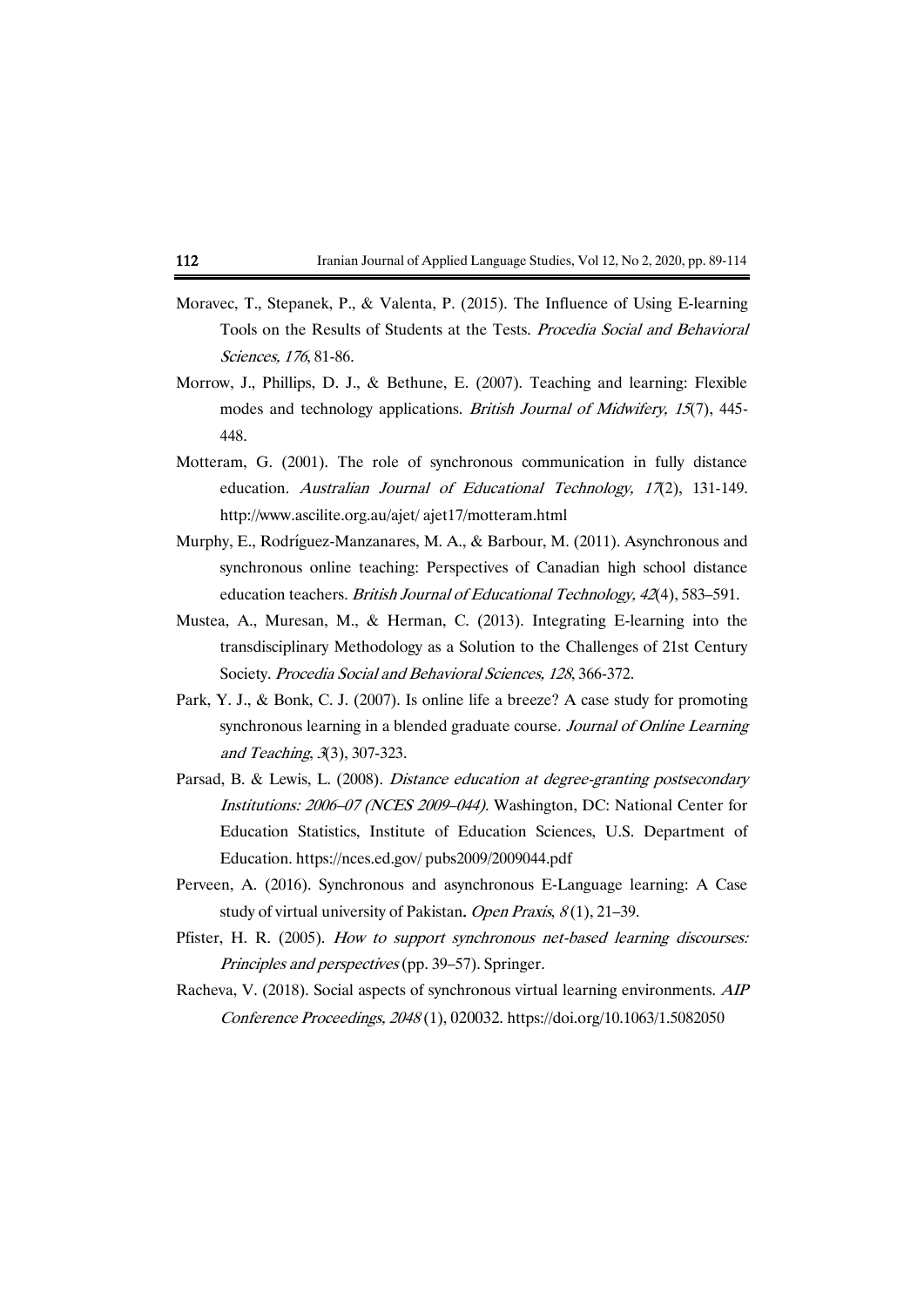- Robert, L.P., & Dennis, A.R. (2005). Paradox of richness: A cognitive model of media choice. IEEE Transactions on Professional Communication, <sup>48</sup>(1), 10-21.
- Rezai, A., & Zafari, N. (2010). The impact of synchronous computer-mediated communication (S-CMC) on the oral proficiency of Iranian EFL Learners. IJAL, 13(2), 101-120.
- Reushle, S., & Loch, B. (2008). Conducting a trial of web conferencing software: Why, how, and perceptions from the coalface. Turkish Online Journal of Distance Education, 9(3), 19-28.
- Riwayatiningsih, R., & Sulistyani, S. (2020). The Implementation of Synchronous and Asynchronous E-Language Learning in EFL Setting: A Case Study. Journal Basis, 7(2), 309-318.
- Robert, L.P., & Dennis, A.R. (2005). Paradox of richness: A cognitive model of media choice. IEEE Transactions on Professional Communication, <sup>48</sup>(1), 10–21.
- Salmon, G. (2013). E-tivities: The key to active online learning. Routledge.
- Shaqaqi, M., & Soleimani, H. (2018). Effects of asynchronous and conventional paperand-pen metalinguistic feedback on L2 learners' use of verb tense. Journal of Modern Research in English Language Studies, <sup>5</sup>(3), 55-72.
- Somenarain, L., Akkaraju, S., & Gharbaran, R. (2010). Student perceptions and learning outcomes in asynchronous and synchronous online learning environments in a biology course. Journal of Online Learning and Teaching, <sup>6</sup>(2), 353–356.
- Son, J.B. (2008). Using Web-based language learning activities. Computer Assisted Language Learning, 4(4), 34-43.
- Smith, B. (2009). Student Rating of Teaching Effectiveness for Faculty Groups Based on Race and Gender Education, 129 (4), 615-624.
- Stein, P. & Newfield, D. (2006). Multiliteracies and multimodality in English in education in Africa: Mapping the terrain. English Studies in Africa, 49(1), 1–21.
- Swan, K. (2001). Virtual interaction: Design factors affecting student satisfaction and perceived learning in asynchronous online courses. Distance Education, 22(2), 306-331.